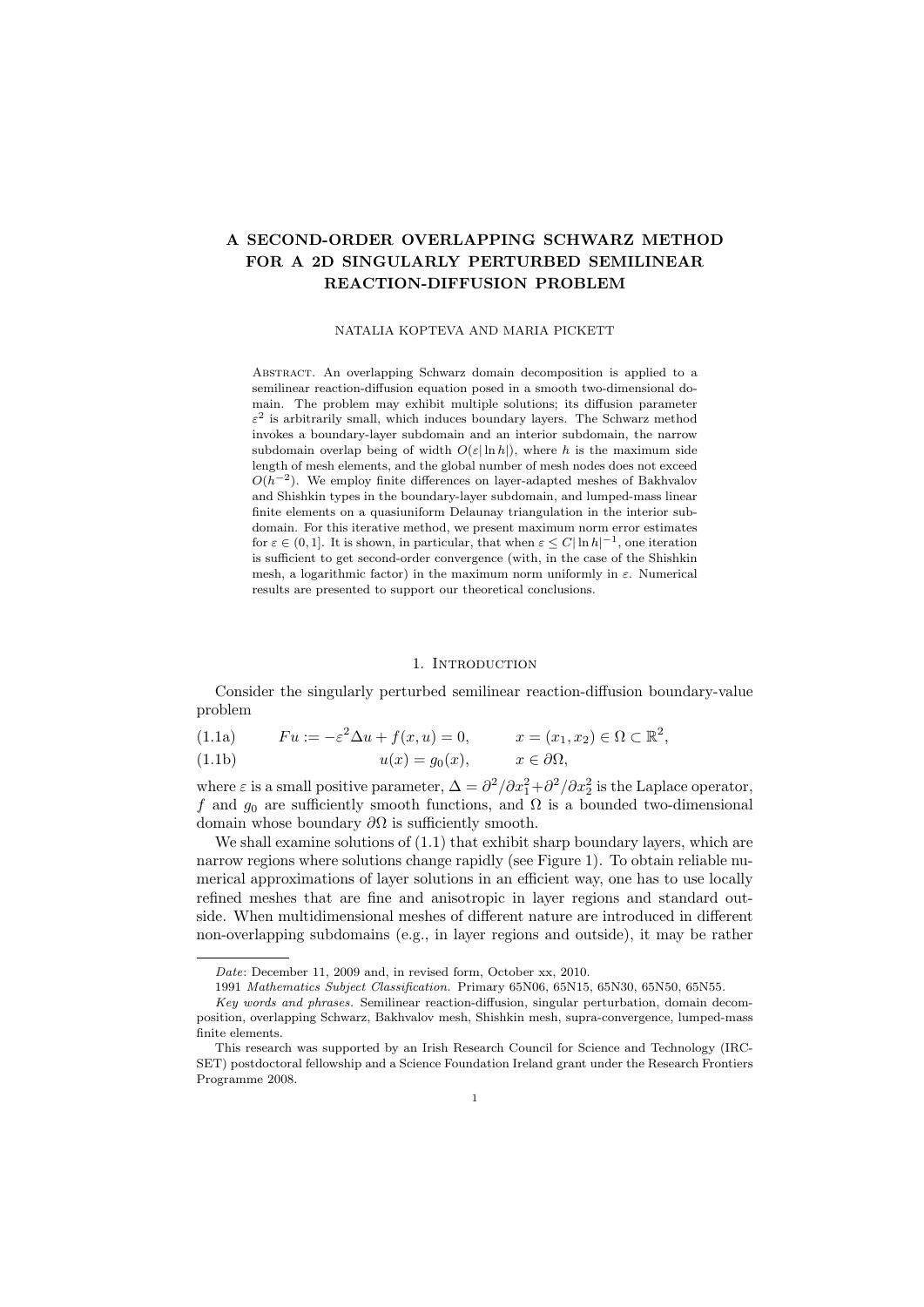

FIGURE 1. *Multiple boundary-layer solutions of model problem (5.1)*; *in the interior subdomain*  $u(x) \approx z(x)$  *(left)* or  $u(x) \approx -z(x)$  *(right), where*  $\pm z(x)$  *are stable solutions of the reduced problem (1.4).* 

inconvenient to match them, while non-overlapping non-matching meshes require a special treatment (see, e.g., [6] for non-matching meshes used to solve a problem of type (1.1)). Furthermore, different discretizations of differential equations may be used in layer regions and outside, in which case they should be matched along the interface boundaries (see, e.g., [8]).

Handling non-overlapping non-matching meshes and matching different discretizations along the interface boundaries can be entirely avoided by invoking iterative overlapping domain decomposition methods of Schwarz-Chimera type; see, e.g., [20, *§*1.5]. Note that non-overlapping domain decomposition methods, at best, have conventional geometric rates of convergence when applied to singularly perturbed problems of type (1.1). In contrast, overlapping methods, with the subdomain overlap being as narrow as  $O(\varepsilon |\ln h|)$ , where h is the triangulation diameter, may enjoy much faster convergence. To be more precise, we prove in this paper that one iteration is sufficient to achieve second-order accurate computed solutions when  $\varepsilon \leq C |\ln h|^{-1}$ , where the global number of mesh nodes does not exceed  $O(h^{-2})$ ; see Theorems 3.9 and 4.4 for details.

We now present a continuous version of the discrete Schwarz method that we investigate. Define, for some 0 *≤ a < b*, subdomains of Ω:

$$
\Omega_a := \{ x \in \Omega \, : \, \text{dist}(x, \partial \Omega) > a \}, \qquad \Omega_{[a,b]} := \{ x \in \Omega \, : \, a < \text{dist}(x, \partial \Omega) < b \},
$$

so we have  $\Omega_0 = \Omega$ ,  $\Omega_{[a,b]} = \Omega_a \setminus \Omega_b$ , and  $\partial \Omega_{[a,b]} = \partial \Omega_a \cup \partial \Omega_b$ . Consider the **overlapping subdomains**  $\Omega_{\sigma}$  and  $\Omega_{[0,2\sigma]} = \Omega \setminus \overline{\Omega}_{2\sigma}$ , where  $\sigma > 0$  is sufficiently small so that these subdomains are well-defined and smooth; see Figure 2 (left). Let  $u_{\sigma}$  and  $u_{[0,2\sigma]}$  be solutions of the following boundary value problems

$$
(1.2a) \t\t\t\t Fu_{[0,2\sigma]} = 0 \t\t\tfor\t\t\tx \in \Omega_{[0,2\sigma]}, \t\t\t\t\begin{array}{l}\n u_{[0,2\sigma]}(x) = g_0(x) \\
 u_{[0,2\sigma]}(x) = g_{2\sigma}(x) \t\t\tfor\t\t\tx \in \partial\Omega_{2\sigma},\n\end{array}
$$

(1.2b) 
$$
Fu_{\sigma} = 0 \text{ for } x \in \Omega_{\sigma}, \qquad u_{\sigma}(x) = u_{[0,2\sigma]}(x) \text{ for } x \in \partial\Omega_{\sigma}.
$$

Here  $q_0$  is from the boundary condition of our original problem (1.1), while  $q_{2\sigma}$  is updated for each iteration by

(1.3a) 
$$
g_{2\sigma}(x) = g_{2\sigma}^{[k]}(x) := \begin{cases} g_{2\sigma}^{[1]}(x) & \text{for } k = 1, \\ u^{[k-1]}(x) & \text{for } k = 2, 3, ..., \end{cases} x \in \partial\Omega_{2\sigma},
$$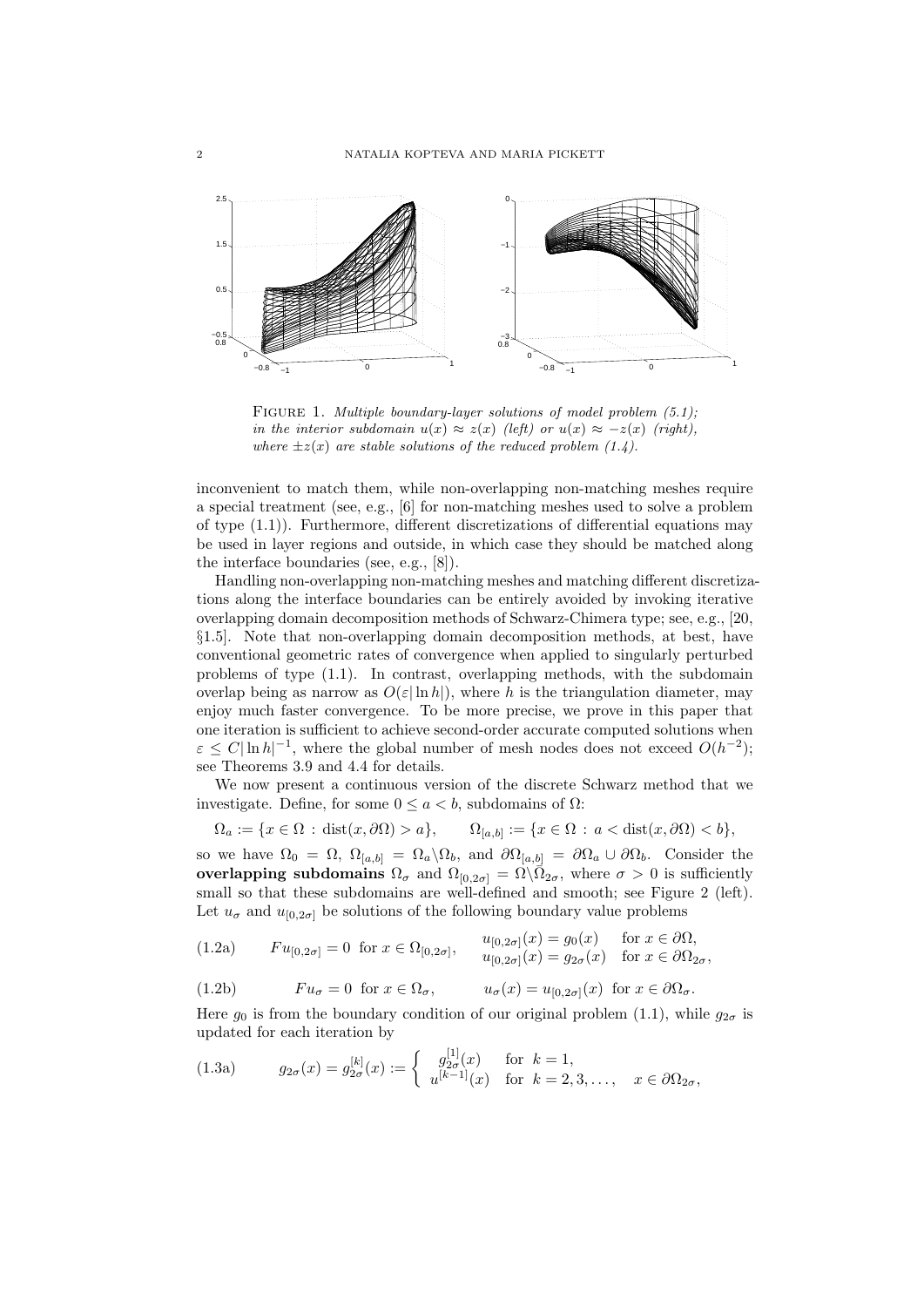

FIGURE 2. *Overlapping boundary-layer subdomain*  $\Omega_{[0,2\sigma]}$  *and interior subdomain*  $\Omega_{\sigma}$  *(left); layer-adapted tensor-product mesh in*  $\Omega_{[0,2\sigma]}$  *and quasiuniform Delaunay triangulation in*  $\Omega_{\sigma}$  *(right).* 

with some suitable initial guess  $g_{2\sigma}^{[1]}$ . Successively solving problems (1.2a) and (1.2b) with  $g_{2\sigma} = g_{2\sigma}^{[k]}$ , for  $k = 1, 2, \ldots$ , we get the *k***th-iteration approximations**:

(1.3b) 
$$
u^{[k]}(x) := \begin{cases} u_{[0,2\sigma]}(x) & \text{for } x \in \overline{\Omega}_{[0,\sigma]} = \overline{\Omega} \setminus \Omega_{\sigma}, \\ u_{\sigma}(x) & \text{for } x \in \overline{\Omega}_{\sigma}. \end{cases}
$$

We discretize the domain  $\Omega_{[0,2\sigma]}$  as in Figure 2 (right), using layer-adapted tensor-product meshes of Bakhvalov and Shishkin types whose number of mesh nodes does not exceed *Ch−*<sup>2</sup> . We then solve problem (1.2a) in this domain using standard finite differences in curvilinear coordinates. For problem (1.2b) in the domain  $\Omega_{\sigma}$ , we use lumped-mass linear finite elements on a quasiuniform Delaunay triangulation of diameter *h*.

When considering semilinear problems of type  $(1.1)$ , it is frequently assumed in the numerical analysis literature (see, e.g., [3, 23]) that  $f_u(x, u) > \gamma^2 > 0$  for all  $(x, u) \in \overline{\Omega} \times \mathbb{R}$  and some positive constant  $\gamma$ . Under this assumption, our problem (1.1) and the associated reduced problem (1.1), i.e.

$$
(1.4) \t\t f(x, z(x)) = 0 \t\t for \t x \in \Omega,
$$

defined by setting  $\varepsilon = 0$  in (1.1), have unique solutions *u* and *z*. This global assumption is however rather restrictive. E.g., mathematical models of biological and chemical processes frequently involve problems related to  $(1.1)$  with  $f(x, u)$  that is non-monotone with respect to *u*. Therefore in the most important case of  $\varepsilon \leq Ch$ (see *§*3), we examine problem (1.1) under the following weaker **assumptions** also used in [5, 18]:

• it has a *stable reduced solution*, i.e., there exists a sufficiently smooth solution  $z$  of  $(1.4)$  such that

(1.5a) 
$$
f_u(x, z) > \gamma^2 > 0 \quad \text{for all } x \in \overline{\Omega};
$$

• the boundary condition  $g_0$  on  $\partial\Omega$ , also denoted  $\partial\Omega_0$ , satisfies the assumption, with  $d = 0$ , that

(1.5b) 
$$
\int_{z(x)}^{v} f(x, s) ds > 0 \quad \text{for all } v \in (z(x), g_d(x)]', \quad x \in \partial \Omega_d.
$$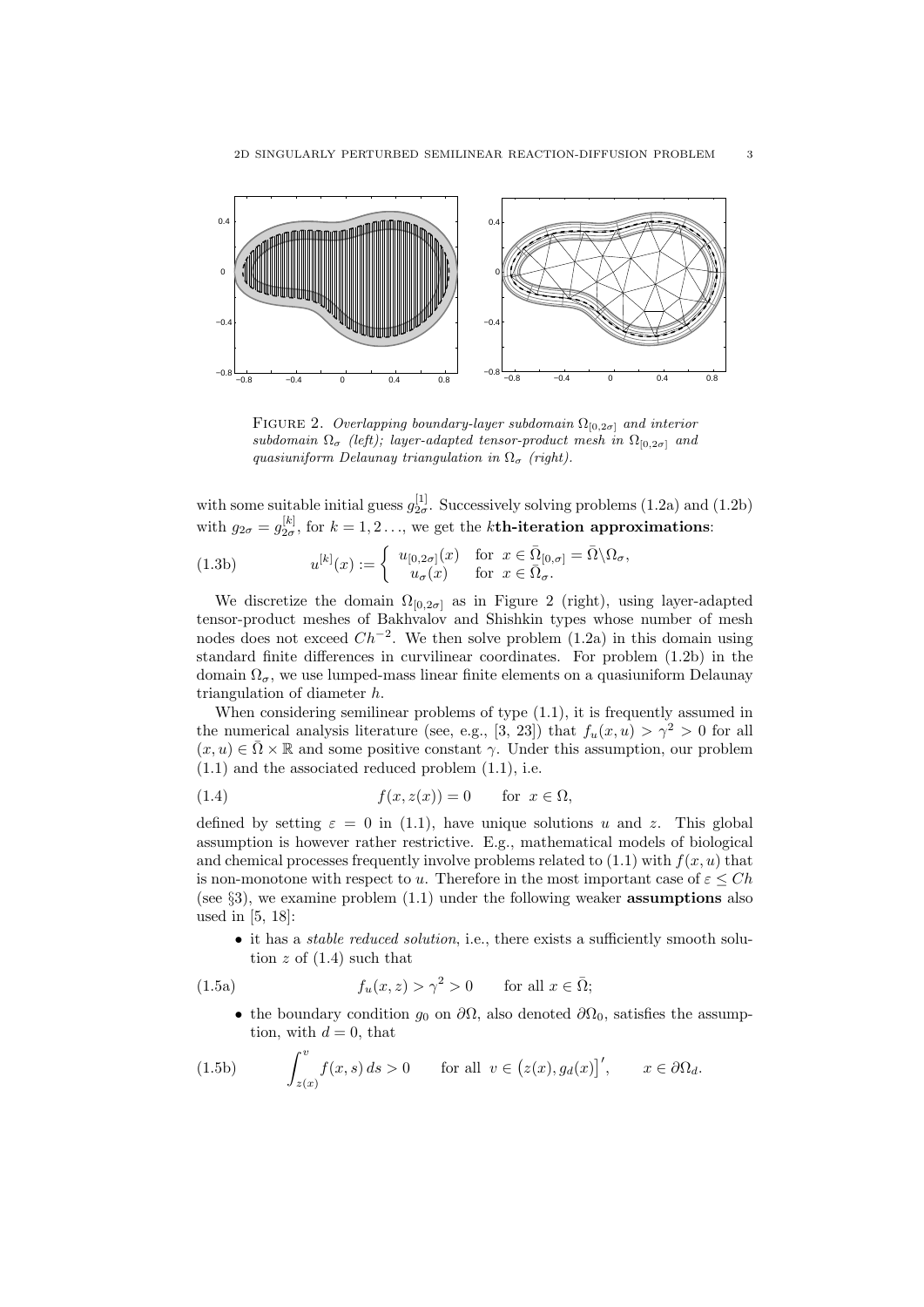Here the notation  $(a, b]'$  is defined to be  $(a, b]$  when  $a < b$  and  $[b, a)$  when  $a > b$ , while  $(a, b)' = \emptyset$  when  $a = b$ .

Note that if  $g_0(x) \approx u_0(x)$ , then (1.5b) follows from (1.5a) combined with (1.4), while if  $g_0(x) = u_0(x)$  at some point  $x \in \partial\Omega$ , then (1.5b) does not impose any restriction on  $g_0$  at this point. (Problem  $(1.2a)$  should also satisfy  $(1.5b)$  with  $d = 2\sigma$ ; otherwise the nonlinear problem (1.2a) may have no solutions. When  $\sigma$  is small, one can simply take  $g_{2\sigma}^{[1]} \approx g_0$ .)

Conditions (1.5) intrinsically arise from the asymptotic analysis of problem (1.1) and guarantee that there exists a boundary-layer solution *u* such that  $u \approx u_0$  in the interior part of Ω, while the boundary layer is of width  $O(ε|\ln ε|)$ ; see, e.g., [5, 18, 7]. Note that assumption (1.5a) is local, i.e. the reduced problem (1.4) is permitted to have more than one stable solution. Furthermore, if multiple stable solutions of the reduced problem satisfy  $(1.5)$ , then problem  $(1.1)$  has multiple boundary-layer solutions.

The discrete Schwarz method that we consider is a domain decomposition version of the numerical method of  $[8]$ , where problem  $(1.1), (1.5)$  was posed in a smooth two-dimensional domain, and it was shown that one gets second-order convergence in the discrete maximum norm under the condition  $\varepsilon \leq Ch$ . Note that in the present paper we give convergence estimates for all  $\varepsilon \in (0,1]$ . In one dimension, similar domain decomposition methods using layer-adapted meshes have been analyzed for linear [16, 25] and semilinear [10] equations of type (1.1); in particular, faster convergence of the algorithm for small values of  $\varepsilon$  was addressed in [10, 25]. The numerical analysis literature addressing problems of type (1.1) posed in various twodimensional domains is discussed in [8]. In particular, the semilinear equation (1.1) under the condition  $f_u > \gamma^2 > 0$  was considered in [3, 23], while linear equations of this type were considered in [1, 4, 14, 17].

The paper is organized as follows. In *§*2 we introduce independent meshes and discretizations in the subdomains  $\Omega_{[0,2\sigma]}$  and  $\Omega_{\sigma}$ , and then present a discrete version of the continuous Schwarz method  $(1.2), (1.3)$ . The errors in the discrete Schwarz method are estimated in two regimes: for  $\varepsilon \leq Ch$  in §3 and  $\varepsilon \geq Ch$  in §4. So throughout *§*3 we let  $\varepsilon \leq Ch$ . Asymptotic properties of solutions in particular subdomains are discussed, and then appropriate sub- and super-solutions are constructed in *§*3.1. Errors in the continuous and discrete Swartz methods are estimated, respectively, in *§*3.2 and *§§*3.3–3.4. In particular, in *§*3.4 we employ discrete sub- and super-solutions, whose basic properties are sketched in *§*3.3. Throughout §4 we let  $\varepsilon \geq Ch$  and make a simplifying assumption that  $f_u > \gamma^2 > 0$ . Then errors in the continuous and discrete Schwarz method are estimated, respectively, in *§*4.1 and *§§*4.2–4.3. In *§*4.4 we get an auxiliary stability result for the finitedifference discrete operator in  $\Omega_{[0,2\sigma]}$ , which is used to establish supra-convergence in this subdomain. In *§*4.5 we get another auxiliary result by extending a maximum norm error estimate for the standard finite element method [23] to its lumped-mass version. Finally, in *§*5, some numerical results illustrate our theoretical conclusions.

*Notation*. We let *C* denote a generic positive constant that may take different values in different formulas, but is independent of  $\varepsilon$ , *h* and the number of iterations taken by the Schwarz algorithm. A subscripted  $C$  (e.g.,  $C_1$ ) denotes a positive constant that is independent of  $\varepsilon$ ,  $h$  and the number of iterations, but takes a fixed value. For any two quantities *y* and *z*, the notation  $y = O(z)$  means  $|y| \le Cz$ .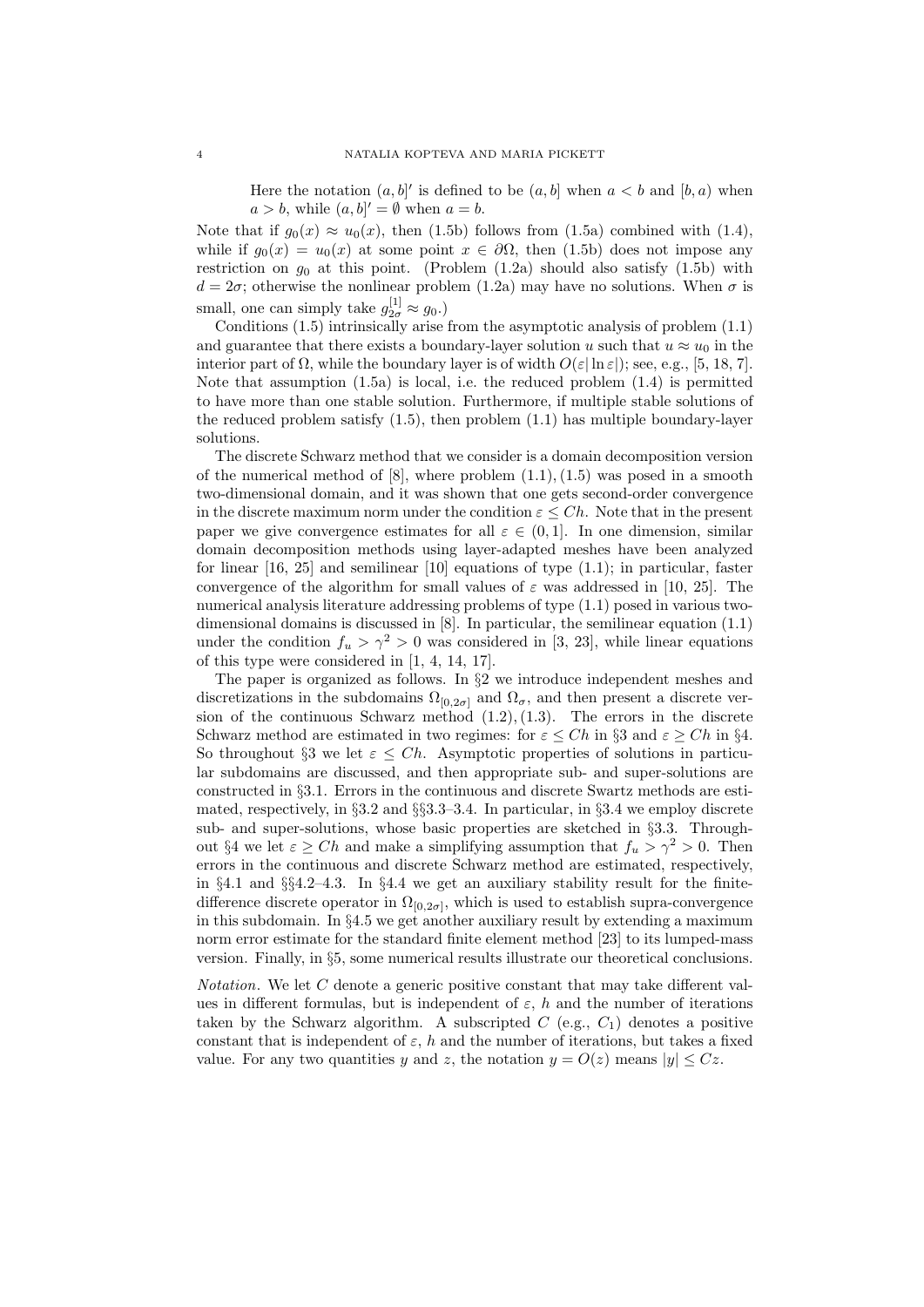## 2. Discrete Schwarz method. Discretizations in particular **SUBDOMAINS**

### 2.1. **Local curvilinear coordinates.** Let the boundary  $\partial\Omega$  be parametrized by

$$
x_1 = \varphi(l), \qquad x_2 = \psi(l), \qquad 0 \le l \le L,
$$

where  $(\varphi(0), \psi(0)) = (\varphi(L), \psi(L))$  and as *l* increases, the domain remains on the left. Any functions that are defined for *l* beyond [0*, L*] should be understood as extended *L*-periodically. We shall use the magnitude  $\tau > 0$  of the tangent vector  $(\varphi', \psi')$  and the curvature  $\kappa$  of the boundary at  $(\varphi(l), \psi(l))$  that are defined by

$$
\tau = \sqrt{\varphi'^2 + \psi'^2}, \qquad \kappa = \kappa(l) = \frac{\varphi' \psi'' - \psi' \varphi''}{\tau^3}.
$$

In a narrow neighbourhood of *∂*Ω that will be specified later, introduce the curvilinear local coordinates (*r, l*) by

(2.1) 
$$
x_1 = \varphi(l) + rn_1(l), \qquad x_2 = \psi(l) + rn_2(l),
$$

where  $(n_1, n_2)$  is the inward unit normal to  $\partial\Omega$  at  $(\varphi(l), \psi(l))$ , i.e., it is orthogonal to the tangent vector  $(\varphi', \psi')$  and is defined by

$$
n_1 = \frac{-\psi'}{\tau}, \qquad n_2 = \frac{\varphi'}{\tau}.
$$

Since  $\partial\Omega$  is smooth, there exists a sufficiently small constant  $C_1$  such that in the subdomain  $\bar{\Omega}_{2C_1}$  the new coordinates are well-defined, the mapping  $(r, l) \mapsto (x_1, x_2)$ is one-to-one and invertible, and, furthermore,

(2.2) 
$$
\text{dist}(x, \partial \Omega) = r \quad \text{for all } x \in \overline{\Omega}_{2C_1}.
$$

Throughout the paper we shall use a smooth positive cut-off function  $\omega(x)$  that equals 1 for  $r \leq C_1$  and vanishes in  $\overline{\Omega} \backslash \overline{\Omega}_{2C_1}$ .

Note [8, Lemma 2.1] that the curvilinear coordinates (2.1) are orthogonal, and for the Laplace operator we have

(2.3) 
$$
\Delta u = \eta^{-1} \frac{\partial}{\partial r} \left( \eta \frac{\partial u}{\partial r} \right) + \zeta \frac{\partial}{\partial l} \left( \zeta \frac{\partial u}{\partial l} \right), \text{ where } \eta := 1 - \kappa r, \ \zeta := (\tau \eta)^{-1}.
$$

2.2. **Layer-adapted meshes.** To discretize the continuous Schwarz method in  $(1.2), (1.3),$  we now introduce independent meshes in the overlapping subdomains  $\Omega_{[0,2\sigma]}$  and  $\Omega_{\sigma}$ , to which we shall refer, respectively, as the boundary-layer subdomain and the interior subdomain; see Figure 2.

In the **interior subdomain**  $\Omega_{\sigma}$  introduce a quasiuniform Delaunay triangulation of some small diameter  $h \in (0, \frac{1}{2})$ , i.e. the maximum side length of any triangle is at most *h*, the area of any triangle is bounded below by *Ch*<sup>2</sup> , and the sum of the angles opposite to any edge is less than or equal to  $\pi$  (while any angle opposite to  $\partial\Omega_{\sigma}$  does not exceed  $\pi/2$ ). Let the union of all the triangles define a polygonal domain  $\Omega^h_{\sigma}$  whose boundary vertices lie on  $\partial\Omega_{\sigma}$ .

The **boundary-layer subdomain**  $\Omega_{[0,2\sigma]}$  is the rectangle  $(0,2\sigma) \times [0,L]$  in the coordinates  $(r, l)$ . Hence in this subdomain introduce the tensor-product mesh  $\{(r_i, l_j), i = 0, \ldots, 2N, j = 0, \ldots N_l + 1\}$ , where  $r_N = \sigma$  and, as usual,  $r_0 = 0$ ,  $r_{2N} = 2\sigma$ ,  $l_0 = 0$ , and  $l_{N_l} = L$ , while  $l_{N_l+1} = l_1 + L$ . Furthermore, let  $\{l_j\}$  be a quasiuniform mesh on [0, L], i.e.,  $C^{-1}h \leq l_j - l_{j-1} \leq Ch$ . The choice of the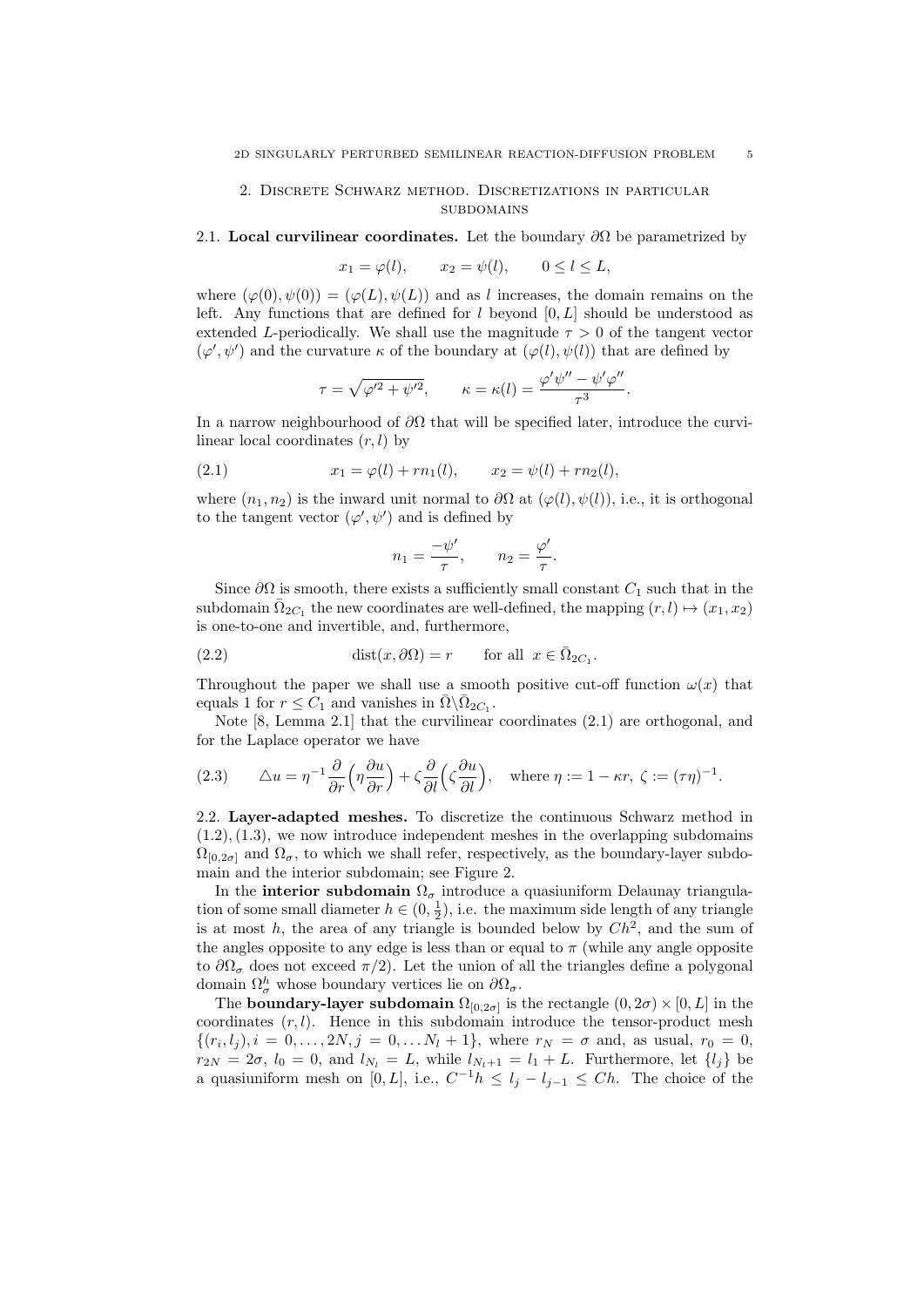*layer-adapted* mesh  $\{r_i\}$  on  $[0, 2\sigma]$  is crucial and will be discussed later; see (a),(b). Now assume only that  $r_i - r_{i-1} \leq h$  and

(2.4) 
$$
C^{-1}h^{-1} \le N \le Ch^{-1}.
$$

Note that we do **not require** that the interior and layer meshes have the same sets of nodes on  $\partial\Omega_{\sigma}$ . Thus information will be exchanged between  $\Omega_{[0,2\sigma]}$  and  $\Omega_{\sigma}$ using piecewise linear/bilinear computed solutions in these subdomains.

We focus on two particular choices of  $\{r_i\}$ :

**2.2(a) Shishkin mesh.** [24] Set  $\sigma = \sigma_S := \min\{2\gamma^{-1}\varepsilon \ln N, \frac{1}{2}C_1\}$  and introduce a uniform mesh  $\{r_i\}_{i=0}^{2N}$  on  $[0, 2\sigma]$ , i.e.,  $r_i - r_{i-1} = \sigma/N = 2\gamma^{-1} \varepsilon N^{-1} \ln N$ .

**2.2(b) Bakhvalov mesh.** [2] Let  $\rho := \varepsilon$  and  $\sigma_B := 2\gamma^{-1}\varepsilon |\ln \rho|$ . We now set  $\sigma := \max\{\sigma_B, \sigma_S\}$  and  $\bar{\rho} := (1 - \rho) + [\sigma - \sigma_B]\rho/(2\gamma^{-1}\varepsilon)$ , and define the meshpoints by  $r_i := r([1 - \varepsilon]i/N)$  for  $i = 0, \ldots, 2N$ , where  $r(t) \in C^1[0, 2\overline{\rho}]$  is given by

$$
r(t):=\left\{\begin{array}{ll} -2\gamma^{-1}\varepsilon\ln(1-t) & \text{for}\;\; t\in[0,1-\rho],\\ \sigma_B+[t-(1-\rho)](2\gamma^{-1}\varepsilon)/\rho & \text{for}\;\; t\in[1-\rho,\bar\rho],\\ 2\sigma-r(2\bar\rho-t) & \text{for}\;\; t\in[\bar\rho,2\bar\rho], \end{array}\right.
$$

so that the sub-mesh  $\{r_i\}_{i=N}^{2N}$  reflects the sub-mesh  $\{r_i\}_{i=1}^N$  in  $r = \sigma$ .

*Remark* 2.1. For the mesh  $\S 2.2(a)$  we always have  $2\sigma \leq C_1$ , so this mesh is always well-defined. The mesh  $\S 2.2(b)$  is well-defined provided that  $\varepsilon \le e^{-1}$  and  $2\sigma_B \le C_1$ ; otherwise we have  $\varepsilon > C$  for some constant *C*, and, imitating [2], we extend the mesh definition *§*2.2(b) by using the mesh *§*2.2(a) with  $\sigma := \frac{1}{2}C_1$ . In general, when  $\varepsilon > C$ , i.e. our problem is not singularly perturbed, one can simply use linear finite elements on a quasiuniform Delaunay triangulation of the whole domain  $\overline{\Omega}$  [23]. Note that one can replace  $\ln N$  by  $\ln(C'N)$  in the definition of  $\sigma_S$  in §2.2(a), and can also use  $\rho = C''\varepsilon$  for the mesh §2.2(b), with some arbitrary constants  $C', C''$ .

*Remark* 2.2. In the mesh definitions  $\S 2.2(a)$  and  $\S 2.2(b)$  the constant  $\gamma$  from (1.5a) can be replaced by an arbitrary constant  $\tilde{\gamma} \in (0, \gamma_0)$ , where  $\gamma_0$  is from Lemma 3.1; see Remark 3.2.

2.3. Discretization in the boundary-layer subdomain. Recall that  $\Omega_{[0,2\sigma]}$  is the rectangle  $(0, 2\sigma) \times [0, L]$  in the coordinates  $(r, l)$ . Hence rewrite problem  $(1.2a)$ in the  $(r, l)$  coordinates using  $(2.3)$ , and then discretize it using the standard finite differences on the tensor-product mesh  $\{(r_i, l_j)\}\$ as follows. For  $i = 1, \ldots, 2N - 1$ ,  $j = 1, \ldots, N_l$ , set

$$
(2.5) \quad\n\begin{aligned}\nF_{[0,2\sigma]}^h U_{ij} &:= -\varepsilon^2 \eta_{ij}^{-1} D_r[\tilde{\eta}_{ij} D_r^- U_{ij}] - \varepsilon^2 \zeta_{ij} D_l[\tilde{\zeta}_{ij} D_l^- U_{ij}] + f(x_{ij}, U_{ij}) = 0, \\
U_{i,0} &= U_{i,N_l}, \quad U_{i,1} = U_{i,N_l+1}, \quad U_{0,j} = g_0(x_{0,j}), \quad U_{2N,j} = g_{2\sigma}(x_{2N,j}).\n\end{aligned}
$$

Here  $U_{ij}$  is the discrete computed solution at the mesh node  $x_{ij} \in \overline{\Omega}_{[0,2\sigma]}$ ,

$$
D_r^- v_{ij} := \frac{v_{ij} - v_{i-1,j}}{r_i - r_{i-1}}, \qquad D_r v_{ij} := \frac{v_{i+1,j} - v_{ij}}{(r_{i+1} - r_{i-1})/2},
$$
  

$$
D_l^- v_{ij} := \frac{v_{ij} - v_{i,j-1}}{l_j - l_{j-1}}, \qquad D_l v_{ij} := \frac{v_{i,j+1} - v_{ij}}{(l_{j+1} - l_{j-1})/2},
$$

and

$$
\eta_{ij} := \eta(r_i, l_j), \qquad \zeta_{ij} := \zeta(r_i, l_j), \qquad x_{ij} := x(r_i, l_j), \n\tilde{\eta}_{ij} := \eta(r_{i-1/2}, l_j), \qquad \tilde{\zeta}_{ij} := \zeta(r_i, l_{j-1/2}).
$$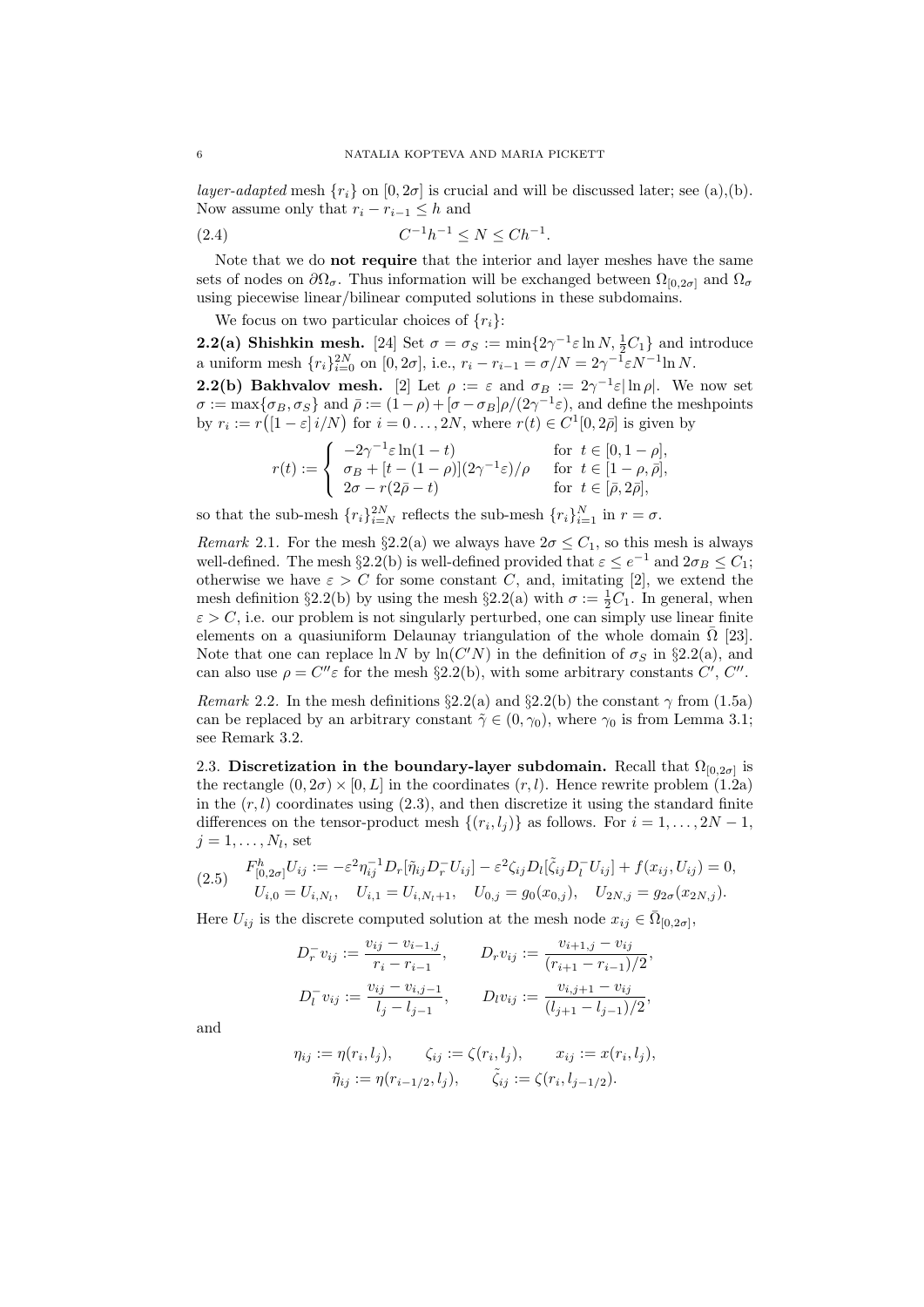The computed solution  $U_{[0,2\sigma]}(x)$  for  $x \in \overline{\Omega}_{[0,2\sigma]}$  is obtained by the standard bilinear interpolation of  $U_{ij}$  in the  $(r, l)$  coordinates on the tensor-product mesh  $\{(r_i, l_j)\}.$ 

2.4. **Discretization in the interior subdomain.** We discretize problem (1.2b) in  $\Omega_{\sigma}$  using *lumped-mass* linear finite elements. Let  $S^h \subset W_2^1(\Omega_{\sigma}^h)$  be the standard finite element space of continuous functions that are linear on each of the triangles of our mesh in  $\overline{\Omega}_{\sigma}^{h}$ . Let  $\{q_i\}$  be the set of mesh nodes of the mesh in  $\overline{\Omega}_{\sigma}^{h}$ . Now we require the computed solution  $U_{\sigma} \in S^h$  to satisfy  $U_{\sigma}(q_j) = U_{[0,2\sigma]}(q_j)$  at each boundary mesh node  $q_j \in \partial \Omega^h_{\sigma}$ , and also

(2.6) 
$$
F_{\sigma}^{h}U_{\sigma}(q_{i}) := \frac{\varepsilon^{2}}{\langle 1, \chi_{i} \rangle} \langle \nabla U_{\sigma}, \nabla \chi_{i} \rangle + f(q_{i}, U_{\sigma}(q_{i})) = 0 \qquad \forall q_{i} \in \Omega_{\sigma}^{h}.
$$

where  $q_i$  is an interior mesh node in  $\Omega_{\sigma}^h$ , and  $\chi_i \in S^h$  is the standard nodal basis function (i.e.  $\chi_i(q_j)$  equals 1 if  $i = j$ , and 0 otherwise). The notation  $\langle \cdot, \cdot \rangle$  is used for the inner product in  $L_2(\Omega^h_\sigma)$ . Note that the finite element method (2.6) uses the lumped-mass discretization of the integral involving *f*, which is more evident if (2.6) is multiplied by  $\langle 1, \chi_i \rangle$ . It is important to also note that as a Delaunay triangulation is used, the discretization of the operator  $-\Delta$  in (2.6) is associated with an *M*-matrix (see, e.g., [30, *§*2]).

2.5. **Discrete Schwarz approximations.** We now imitate (1.3). The boundary condition  $g_{2\sigma}$  in (2.5) is updated for each iteration by

$$
(2.7a) \ \ g_{2\sigma}(x) = g_{2\sigma}^{[k]}(x) := \begin{cases} g_{2\sigma}^{[1]}(x) & \text{for } k = 1, \\ U^{[k-1]}(x) = U_{\sigma}(x) & \text{for } k = 2, 3, \dots, \quad x \in \partial\Omega_{2\sigma}, \end{cases}
$$

with some suitable initial guess  $g_{2\sigma}^{[1]}$ . Successively solving problems (2.5) and (2.6) with  $g_{2\sigma} = g_{2\sigma}^{[k]}$ , for  $k = 1, 2, \ldots$ , we get the *k***th-iteration approximations**:

(2.7b) 
$$
U^{[k]}(x) := \begin{cases} U_{[0,2\sigma]}(x) & \text{for } x \in \bar{\Omega} \backslash \bar{\Omega}^h_{\sigma}, \\ U_{\sigma}(x) & \text{for } x \in \bar{\Omega}^h_{\sigma}. \end{cases}
$$

Strictly speaking, (2.7a) is well-defined for  $k \geq 2$  only if  $\Omega_{2\sigma} \subset \Omega_{\sigma}^h$ , while we have  $\Omega_{2\sigma} \subset \Omega_{\sigma}$ , so some extrapolation of  $U_{\sigma}$  from  $\bar{\Omega}^h_{\sigma}$  onto  $\bar{\Omega}_{\sigma} \backslash \bar{\Omega}^h_{\sigma}$  may be employed. In practice, no extrapolation is required as  $dist(\partial \Omega_{2\sigma}, \partial \Omega_{\sigma}) = \sigma \geq C \varepsilon \ln h$  and dist $(\partial \Omega_{\sigma}^{h}, \partial \Omega_{\sigma}) = O(h^{2})$ . Consequently, whenever  $\varepsilon \geq Ch^{2}$ , relation (2.7a) is welldefined; otherwise, as we shall show in Theorem 3.9, one iteration of the discrete Schwarz method is sufficient.

*Remark* 2.3*.* One advantage of the above domain decomposition method is related to the condition numbers of the associated linear systems. Note that the condition number (roughly, the ratio of the largest eigenvalue to the smallest) for a similar method without domain decomposition [8] is expected to be close to  $O(h^{-2})$  (for a Shishkin mesh in one dimension, this is shown in [21]). For the finite differences in the boundary-layer subdomain  $\Omega_{[0,2\sigma]}$ , we expect a similar condition number (in view of the eigenvalues for a finite difference method obtained in [22, *§*II.3.2]). But for the finite elements in the interior subdomain  $\Omega_{\sigma}$ , in view of [26, Theorem 5.1], one expects a much smaller condition number of  $O(\varepsilon^2 h^{-2} + 1)$ .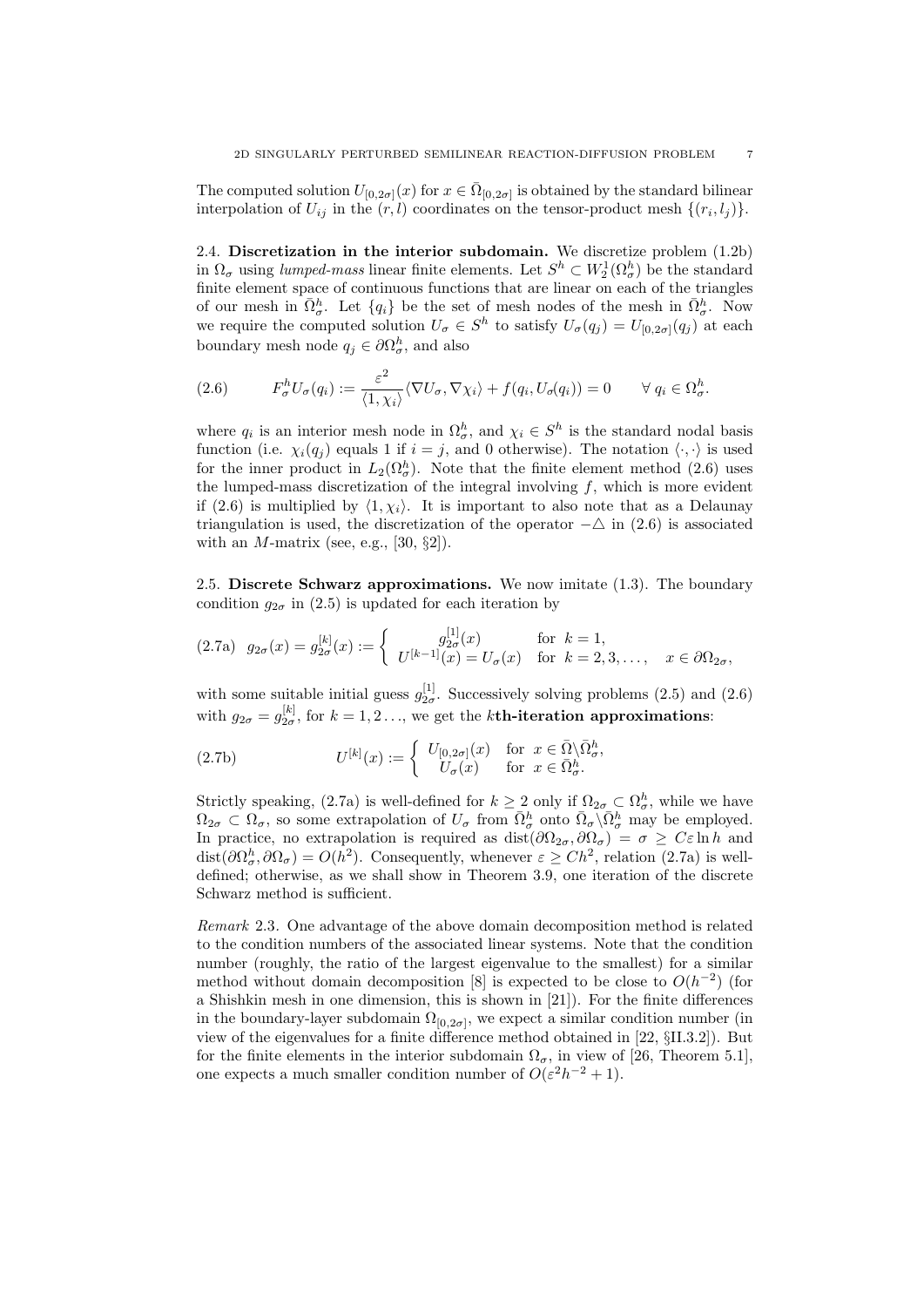#### 3. MAXIMUM NORM ERROR ANALYSIS FOR  $0 < \varepsilon \leq Ch$

3.1. **Continuous problems in particular subdomains. Sub- and supersolutions.** As our method involves the numerical solution of the differential equation (1.1a) in certain subdomains, we shall first consider this equation and asymptotic properties of its solutions in arbitrary particular subdomains  $\Omega_a$  and  $\Omega_{[a,b]}$ .

Let  $u_a(x)$  and  $u_{[a,b]}(x)$  be solutions of the problems (compare with  $(1.2)$ )

(3.1) 
$$
Fu_a = 0 \text{ for } x \in \Omega_a, \quad u_a(x) = g_a(x) \text{ for } x \in \partial\Omega_a,
$$

(3.2) 
$$
Fu_{[a,b]} = 0 \text{ for } x \in \Omega_{[a,b]}, \quad u_{[a,b]}(x) = g_a(x) \text{ for } x \in \partial\Omega_a,
$$

$$
u_{[a,b]}(x) = g_b(x) \text{ for } x \in \partial\Omega_b.
$$

Here  $0 \le a < b \le C_1$  so that the domains  $\Omega_a$  and  $\Omega_{[a,b]}$  are well-defined. Only to avoid considering cases, we assume that  $g_d \geq u_0(d)$  for  $d = a, b$ .

Then solutions  $u_a$  and  $u_{[a,b]}$  of problems (3.1) and (3.2) typically exhibit boundary layers, and their standard first-order **asymptotic expansions**  $u_{as; a}$  and  $u_{as; [a,b]}$ are given  $[5, 8, 18]$  by

(3.3a) 
$$
u_{\text{as };a}(x) = z(x) + [v_{0,a}(\xi^+, l) + \varepsilon v_{1,a}(\xi^+, l)] \omega(x),
$$

(3.3b) 
$$
u_{\text{as};[a,b]}(x) = z(x) + [v_{0;\,a}(\xi^+,l) + \varepsilon v_{1;\,a}(\xi^+,l)] + [v_{0;\,b}(\xi^-,l) + \varepsilon v_{1;\,b}(\xi^-,l)].
$$

(Note that the cut-off function  $\omega = 1$  in  $\Omega_{[a,b]}$ , so  $u_{\text{as};[a,b]} - u_{\text{as};a} = [v_{0;b} + \varepsilon v_{1;b}]$ .) Here the components  $[v_{0,a} + \varepsilon v_{1,a}]$  and  $[v_{0,b} + \varepsilon v_{1,b}]$  describe the boundary layers along  $\partial\Omega_a$  and  $\partial\Omega_b$ , respectively. They use the stretched variables  $\xi^+ = \xi_a^+ := \frac{r-a}{\varepsilon}$ and  $\xi^- = \xi_b^- := \frac{b-r}{\varepsilon}$ . More generally,

$$
\xi_d^{\pm} := \pm (r - d)/\varepsilon.
$$

When there is no ambiguity, as, e.g., in (3.3), the notation  $\xi^{\pm}$  is used for  $\xi_a^+$  and *ξ*<sub>*b*</sub></sub>. Note that  $ξ_d^{\pm} = 0$  corresponds to  $r = d$ , and  $ξ_d^{\pm}$  has the same positive direction as the *r*-axis, while  $\xi_d^-$  has the opposite direction.

The boundary-layer functions  $v_{0; d}(\xi^{\pm}, l)$  and  $v_{1; d}(\xi^{\pm}, l)$  in (3.3), with  $d = a, b$ , satisfy the ordinary differential equations

(3.4a) 
$$
-(\frac{\partial}{\partial \xi^{\pm}})^2 v_{0; d} + f(\bar{x}_d, z(\bar{x}_d) + v_{0; d}) = 0,
$$

(3.4b) 
$$
\left[ -\left(\frac{\partial}{\partial \xi^{\pm}}\right)^{2} + f_{u}(\bar{x}_{d}, z(\bar{x}_{d}) + v_{0; d}) \right] v_{1; d} = \mp Q_{d}(\xi^{\pm}, l) ,
$$

with the boundary conditions

$$
(3.4c) \t v_{0; d}(0, l) = g_d(\bar{x}_d) - z(\bar{x}_d), \t v_{1; d}(0, l) = v_{0; d}(\infty, l) = v_{1; d}(\infty, l) = 0,
$$

where the variable *l* appears as a parameter, and

(3.4d)  

$$
\bar{x}_d = \bar{x}_d(l) := (\varphi(l) + dn_1(l), \psi(l) + dn_2(l)) \in \partial\Omega_d,
$$

$$
Q_d(\xi^{\pm}, l) := \xi^{\pm} \frac{d}{dr} f(x, z(x) + s)|_{x := \bar{x}_d; s = v_{0;d}} + \frac{\kappa}{1 - \kappa d} \left(\frac{\partial}{\partial \xi^{\pm}} v_{0; d}\right).
$$

Note that relations (3.4) either *all* use  $\xi^+ = \xi_d^+$  and so define  $v_{0; d}(\xi^+)$  and  $v_{1; d}(\xi^+)$ , *d* and *d* is *d* in the define *v*<sub>0</sub>; *d*(*ξ*<sup>−</sup>) and *v*<sub>1</sub>; *d*(*ξ*<sup>−</sup>). Note also that *Q<sub>d</sub>* in  $dS$  in  $dS$  in  $(3.4d)$  is obtained using  $\eta^{-1} \frac{\partial \eta}{\partial r} \big|_{r=d} = \frac{\kappa}{1-\kappa d}$ .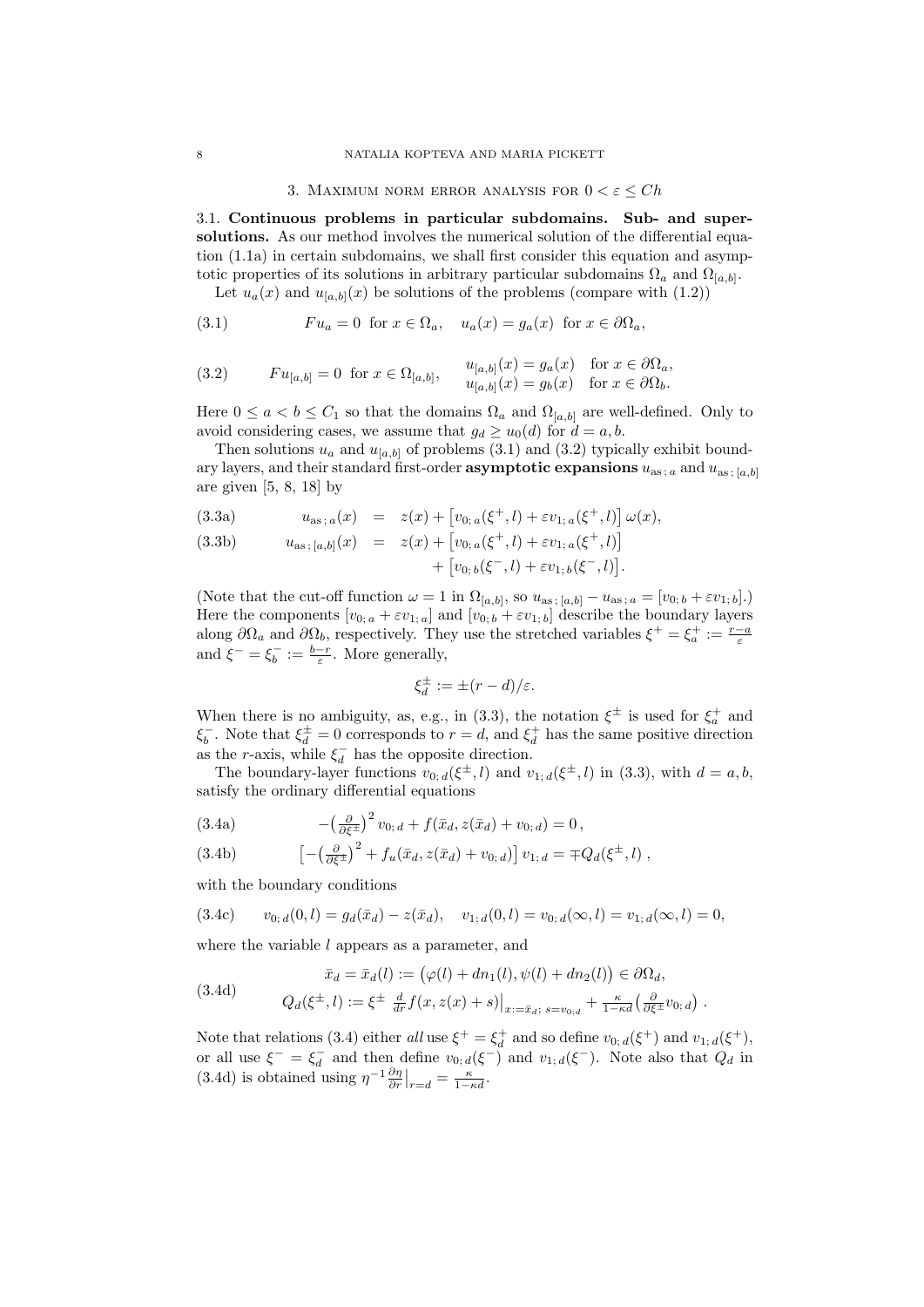To construct sub- and super-solutions for problems (3.1) and (3.2), we need a perturbed version  $\tilde{v}_{0; d} = \tilde{v}_{0; d}(\xi^{\pm}, l; p)$  of  $v_{0; d}$ , which, for  $d = a, b$ , is defined by generalizing equations (3.4a) with the boundary conditions (3.4c):

(3.5) 
$$
- \left(\frac{d}{d\xi^{\pm}}\right)^2 \tilde{v}_{0;\,d} + f(\bar{x}_d, z(\bar{x}_d) + \tilde{v}_{0;\,d}) = p\tilde{v}_{0;\,d},
$$

$$
\tilde{v}_{0;\,d}(0,l;p) = g_d(\bar{x}_d) - z(\bar{x}_d), \qquad \tilde{v}_{0;\,d}(\infty,l;p) = 0.
$$

Clearly, we have  $\tilde{v}_{0; d}(\xi^{\pm}, l; 0) = v_{0; d}(\xi^{\pm}, l)$  for  $d = a, b$ . Now, by replacing all  $v_{0; d}$  by their perturbations  $\tilde{v}_{0; d}$  and introducing a perturbation term  $C_0 p$ , we get **perturbed** versions  $\beta_a$  and  $\beta_{[a,b]}$  of the **asymptotic expansions** of (3.3):

(3.6a) 
$$
\beta_a(x;p) = z(x) + \left[\tilde{v}_{0;\,a}(\xi^+;p) + \varepsilon v_{1;\,a}(\xi^+)\right]\omega(x) + C_0p,
$$

(3.6b) 
$$
\beta_{[a,b]}(x;p) = z(x) + [\tilde{v}_{0;\,a}(\xi^+;p) + \varepsilon v_{1;\,a}(\xi^+)] + [\tilde{v}_{0;\,b}(\xi^-;p) + \varepsilon v_{1;\,b}(\xi^-)] + C_0 p.
$$

Here  $p$  is a small real number that will be chosen later and is typically  $o(h)$ ; for some small  $p > 0$  the functions  $\beta_{[a,b]}(x; \pm p)$  will serve as sub- and super-solutions.

The following lemma combines the results of [11, Lemma 2.1 and (2.15)]; the proof uses dynamical systems in the analysis of problems (3.4) and (3.5).

**Lemma 3.1.**  $Set \gamma_0^2 = \min_{x \in \partial \Omega_a \cup \partial \Omega_b} f_u(x, z(x)) > \gamma^2$ , where  $\gamma > 0$  is from (1.5a). *Given assumption* (1.5b) *with*  $d = a, b$ *, there exists*  $p_0 \in (0, \gamma_0^2)$  *such that for all*  $|p| \leq p_0$ , problems (3.4) and (3.5) have solutions  $v_{0; a}(\xi^+, l)$ ,  $v_{0; b}(\xi^-, l)$ ,  $v_{1; a}(\xi^+, l)$ ,  $v_{1; b}(\xi^-, l)$ *,*  $\tilde{v}_{0; a}(\xi^+, l; p)$  *and*  $\tilde{v}_{0; b}(\xi^-, l; p)$ *. We also have* 

(3.7) 
$$
v_{0; d}(\xi^{\pm}, l) \ge 0, \qquad \frac{\partial}{\partial p} \tilde{v}_{0; d}(\xi^{\pm}, l; p) \ge 0, \qquad \text{where} \quad d = a, b.
$$

*Furthermore, for an arbitrarily small but fixed*  $\delta \in (0, \gamma_0 - \sqrt{p_0})$ , there is a positive *constant C<sup>δ</sup> such that*

$$
(3.8) \quad \left| \left( \frac{\partial}{\partial \xi^{\pm}} \right)^{k} \tilde{v}_{0;\,d} \right| + \left| \left( \frac{d}{d\xi^{\pm}} \right)^{k} v_{1;\,d} \right| + \left| \frac{\partial}{\partial p} \tilde{v}_{0;\,d} \right| \leq C_{\delta} \, e^{-\left( \gamma_{0} - \sqrt{p_{0}} - \delta \right) \xi^{\pm}} \max_{\partial \Omega_{d}} |g_{d} - z|
$$

*for*  $d = a, b$  *and*  $\xi^{\pm} \ge 0$ ,  $k = 0, 1, ..., 4$ .

*Remark* 3.2*.* As  $\gamma_0 > \gamma$ , choosing  $p_0$  and  $\delta$  in Lemma 3.1 sufficiently small, we can make  $\gamma_0 - \sqrt{p_0} - \delta$  in (3.8) satisfy  $\gamma_0 - \sqrt{p_0} - \delta > \gamma$ , which then yields  $e^{-(\gamma_0 - \sqrt{p_0} - \delta) \xi^{\pm}} \leq e^{-\gamma \xi^{\pm}}$  Consequently, we have

$$
(3.9) \qquad e^{-(\gamma_0 - \sqrt{p_0} - \delta) \xi_a^+} \le e^{-\gamma (x-a)/\varepsilon}, \qquad e^{-(\gamma_0 - \sqrt{p_0} - \delta) \xi_b^-} \le e^{-\gamma (b-x)/\varepsilon}.
$$

Similarly, we can choose  $p_0$  and  $\delta$  so that  $\gamma_0 - \sqrt{p_0} - \delta > \tilde{\gamma}$  for any  $\tilde{\gamma} < \gamma_0$ , which then yields (3.9) with  $\gamma$  replaced by  $\tilde{\gamma}$ .

Next we investigate the perturbed asymptotic expansions  $\beta_a(x; p)$  and  $\beta_{[a,b]}(x; p)$ .

**Lemma 3.3.** *Under the assumptions of Lemma 3.1, the functions*  $\beta_a(x; p)$  *and*  $\beta_{[a,b]}(x;p)$  *of* (3.6) satisfy

(3.10) 
$$
F\beta_a(x;p) = C_0 p f_u(x,z) + [1 + C_0 \lambda_a] p v_{0,a}(\xi^+,l) + O(\varepsilon^2 + p^2)
$$

for  $x \in \Omega_a$ , where  $\lambda_a = \lambda_a(x) := f_{uu}(x, z + \vartheta v_{0,a})$  and  $\vartheta = \vartheta(x) \in (0,1)$ , and

(3.11) 
$$
F\beta_{[a,b]}(x;p) = C_0 p f_u(x,z) + [1 + C_0 \lambda_{[a,b]}] p [v_{0;\,a}(\xi^+,l) + v_{0;\,b}(\xi^-,l)] + O(\varepsilon^2 + p^2 + e^{-\gamma(b-a)/(2\varepsilon)})
$$

$$
for x \in \Omega_{[a,b]}, where \lambda_{[a,b]} = \lambda_{[a,b]}(x) := f_{uu}(x, z + \hat{\vartheta}[v_{0;a} + v_{0;b}]), \hat{\vartheta} = \hat{\vartheta}(x) \in (0,1).
$$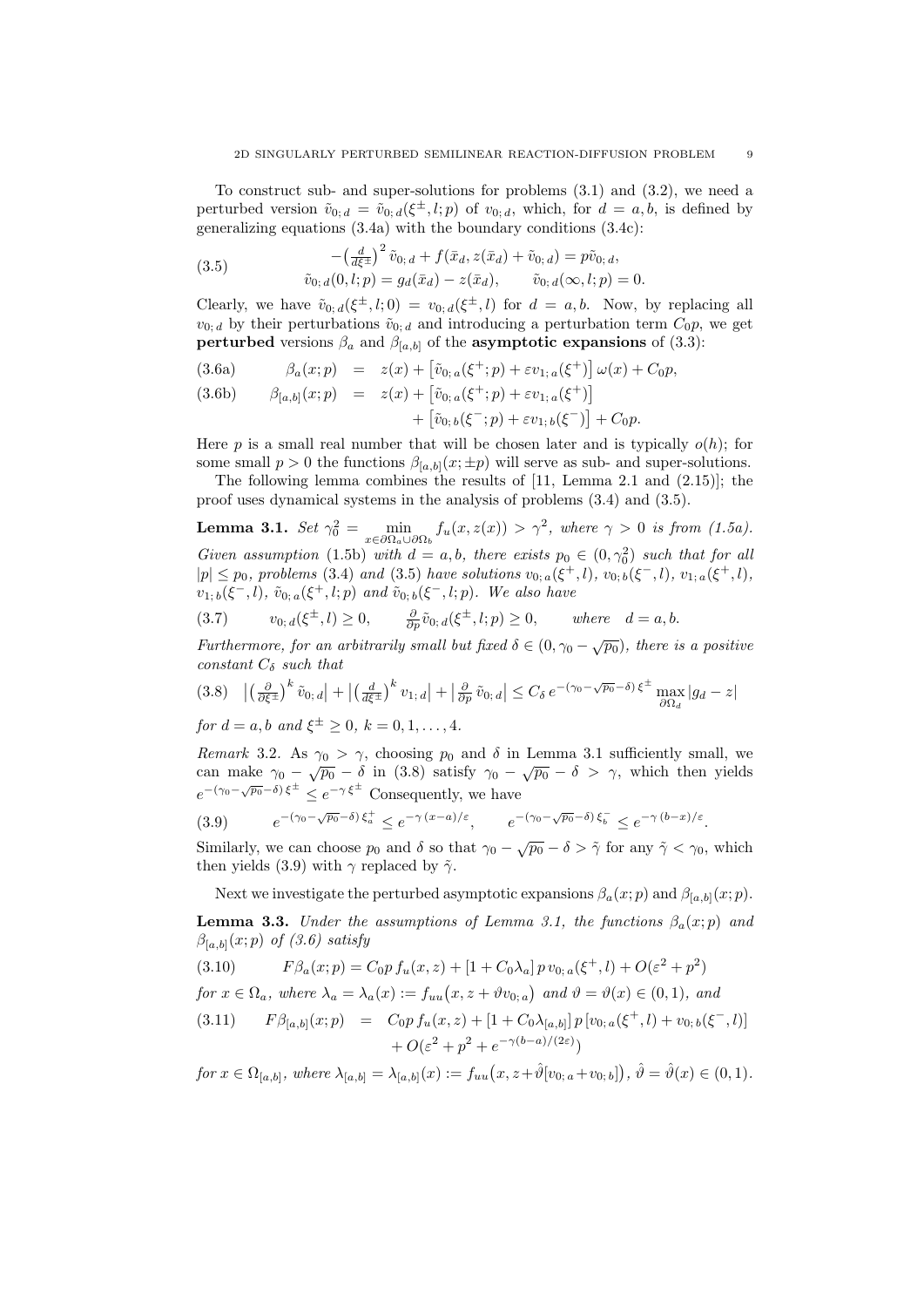*Proof.* The first assertion  $(3.10)$  (for  $a = 0$ ) is given by [8, Lemma 2.8].

Next, consider  $x \in \Omega_{[a,(a+b)/2]}$ . In view of (3.10), to obtain the second assertion (3.11) in this case, it suffices to prove the bound  $|F\beta_{[a,b]}(x;p) - F\beta_a(x;p)| \leq$  $Ce^{-\gamma (b-r)/\varepsilon} \le Ce^{-\gamma (b-a)/(2\varepsilon)}$  for all  $r \in (a,(a+b)/2]$  and similar bounds for  $|\lambda_{[a,b]} - \lambda_a|$  and  $|v_{0,b}|$ . In particular, the first of the required bounds follows from

$$
F\beta_{[a,b]}(x;p) - F\beta_a(x;p) = -\left(\frac{d}{d\xi^+}\right)^2[\beta_{[a,b]} - \beta_a] + O(\beta_{[a,b]} - \beta_a)
$$

combined with  $\beta_{[a,b]} - \beta_a = \tilde{v}_{0;b} + \varepsilon v_{1;b}$ , for which we have (3.8), (3.9) and (2.2).

For  $x \in \Omega_{[(a+b)/2,b]}$ , estimate (3.11) is obtained similarly, but using a version of (3.10), in which  $\beta_a$  is replaced by  $\beta_{[a,b]} - [\tilde{v}_{0,a} + \varepsilon v_{1,a}]$ , so  $\lambda_a$  and  $v_{0,a}(\xi^+,l)$  are replaced by  $f_{uu}(x, z + \vartheta v_{0, b})$  and  $v_{0, b}(\xi^-, l)$ , respectively.

**Corollary 3.4.** *Let*  $b - a \geq (4/\gamma)\varepsilon |\ln(Ch)|$ *. Then there exists positive*  $C_0$  *and*  $C_2$ *such that the functions*  $\beta_a(x; p)$  *and*  $\beta_{[a,b]}(x; p)$  *of* (3.6), for all  $0 < |p| \leq p_0$ , satisfy

$$
(\operatorname{sgn} p) F \beta_a(x; p) \geq C_0 |p| \gamma^2 - C_2(\varepsilon^2 + p^2),
$$
  
\n
$$
(\operatorname{sgn} p) F \beta_{[a,b]}(x; p) \geq C_0 |p| \gamma^2 - C_2(\varepsilon^2 + p^2 + h^2),
$$

*Proof.* Recall (1.5a) and that  $v_{0; a}(\xi^+, l) \ge 0$  and  $v_{0; b}(\xi^-, l) \ge 0$ , by (3.7). Now invoke Lemma 3.3 choosing a positive  $C_0$  that does not exceed min<sub>*x*</sub> $\epsilon \bar{\Omega}_a |\lambda_a(x)|^{-1}$ and  $\min_{x \in \bar{\Omega}_{[a,b]}} |\lambda_{[a,b]}(x)|^{-1}$  so that  $1+C_0\lambda_a(x) \ge 0$  and  $1+C_0\lambda_{[a,b]}(x) \ge 0$ . Finally note that  $e^{-\gamma(b-a)/(2\varepsilon)} \leq Ch^2$ . <u>Подата с подата с подата с подата с по</u>

**Lemma 3.5.** *Let*  $0 \le a < b \le C_1$  *and*  $b - a \ge (4/\gamma)\varepsilon |\ln(Ch)|$ *. Let f satisfy assumption (1.5a), and the boundary data*  $g_d$ *, where*  $d = a, b$ *, of problems* (3.1) *and*  $(3.2)$  *satisfy*  $(1.5b)$ . Then there is a sufficiently small positive constant  $\tilde{C}_0$  such that  $if \varepsilon \leq \tilde{C}_0$ , then problem (3.1) has a solution  $u_a$ , and if  $\varepsilon + h \leq \tilde{C}_0$ , then problem  $(3.2)$  *has a solution*  $u_{[a,b]}$ *, such that* 

(3.12a) 
$$
\left| (u_a - u_{as,a})(x) \right| \leq C\varepsilon^2 \quad \text{for } x \in \overline{\Omega}_a,
$$

(3.12b) 
$$
|(u_{[a,b]} - u_{\text{as};[a,b]})(x)| \le C(\varepsilon^2 + h^2)
$$
 for  $x \in \bar{\Omega}_{[a,b]}$ ,

*where*  $u_{as; a}$  *and*  $u_{as; [a,b]}$  *are defined in* (3.3)*. Furthermore,* 

$$
(3.12c) \qquad |(u_{[a,b]} - u_a)(x)| \leq C(\varepsilon^2 + h^2) \qquad \text{for } x \in \bar{\Omega}_{[a,(a+b)/2]},
$$

$$
(3.12d) \qquad |(u_{[a,b]} - z)(x)| \leq C(\varepsilon^2 + h^2) \qquad \text{for } x \in \partial \Omega_{(a+b)/2},
$$

(3.12e) 
$$
|(u_a - z)(x)| \le C(\varepsilon^2 + h^2)
$$
 for  $x \in \bar{\Omega}_{(a+b)/2}$ .

*Proof.* Existence of  $u_a$  (for  $a = 0$ ) and relation (3.12a) are established in [5, 18]. For existence of  $u_{[a,b]}$ , set  $\bar{p} := \frac{2C_2}{C_0\gamma^2}(\varepsilon^2 + h^2)$  so that  $\frac{1}{2}C_0\bar{p}\gamma^2 \leq C_2(\varepsilon^2 + h^2)$ .

Then the choice  $\tilde{C}_0^2 := \frac{C_0 \gamma^2}{2C_2}$  $\frac{C_0\gamma^2}{2C_2}\min\{p_0,\frac{C_0\gamma^2}{2C_2}\}$  $\frac{C_0 \gamma^2}{2C_2}$ } provides  $\bar{p} \leq p_0$  and  $\frac{1}{2} C_0 \bar{p} \gamma^2 \geq C_2 \bar{p}^2$ . So applying Corollary 3.4 yields  $F\beta_{[a,b]}(x; -\bar{p}) \leq 0 \leq F\beta_{[a,b]}(x; \bar{p})$ . Furthermore, since (3.7) implies that  $\beta_{[a,b]}(x;p)$  is increasing in *p*, while  $\beta_{[a,b]}(x;0) = u_{as;[a,b]}(x)$ , we get

(3.13) 
$$
\beta_{[a,b]}(x; -\bar{p}) \le u_{\text{as }; [a,b]}(x) \le \beta_{[a,b]}(x; \bar{p}).
$$

Thus  $\beta_{[a,b]}(x; -\bar{p})$  and  $\beta_{[a,b]}(x; \bar{p})$  are ordered sub- and super-solutions for problem (3.2). Therefore this problem has a solution  $u_{[a,b]}$  such that  $\beta_{[a,b]}(x; -\bar{p}) \leq$  $u_{[a,b]}(x) \leq \beta_{[a,b]}(x;\bar{p})$  and hence for this solution we obtain the desired bound  $(3.12b)$  from

$$
(3.14) \t |u_{[a,b]}(x) - u_{\text{as};[a,b]}(x)| \leq \beta_{[a,b]}(x;\bar{p}) - \beta_{[a,b]}(x;-\bar{p}) \leq C\bar{p}.
$$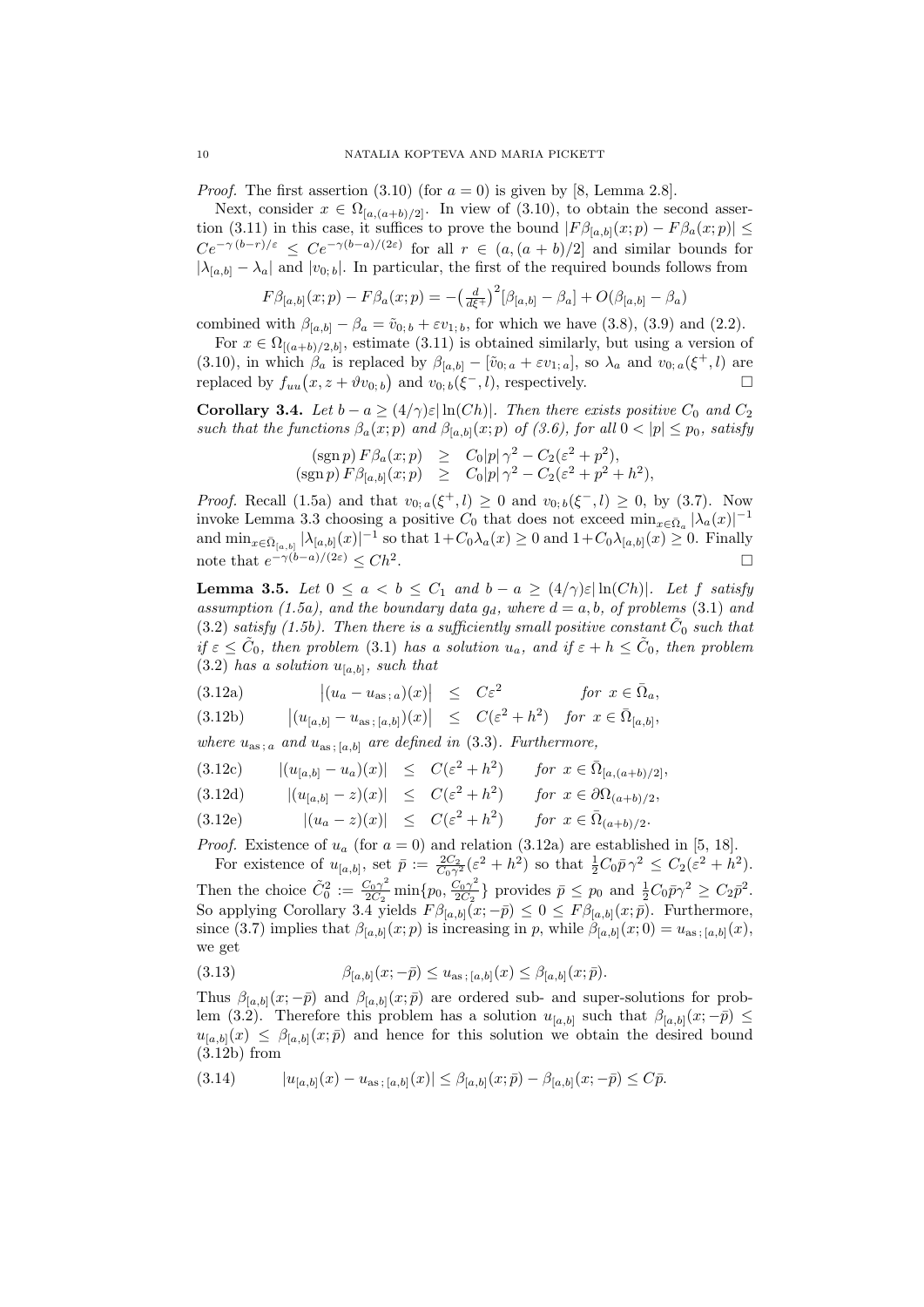The final estimate here follows from  $\beta_{[a,b]}(x;\bar{p}) - \beta_{[a,b]}(x;-\bar{p}) = 2\bar{p}(\frac{\partial}{\partial p}\tilde{v}_{0;a} + \bar{p})$  $\frac{\partial}{\partial p} \tilde{v}_{0; b} + C_0$ ) $\big|_{p=\theta}$ , where we used (3.6b) and (3.8). Thus we have (3.12b).

In view of  $(3.12a)$ ,  $(3.12b)$ , it suffices to prove versions of  $(3.12c)$ – $(3.12e)$ , in which  $u_{[a,b]}$  and  $u_a$  are replaced by  $u_{as;[a,b]}$  and  $u_{as;a}$ , respectively. They follow as (3.3) yields  $u_{as;[a,b]}-u_{as;a}=I_b$  and  $u_{as;[a,b]}-z=I_a+I_b$ , while  $u_{as;a}-z=I_a\omega$ , where  $I_a := [v_{0,a}(\xi_a^+, l) + \varepsilon v_{1,a}(\xi_a^+, l)]$  and  $I_b := [v_{0,b}(\xi_b^-, l) + \varepsilon v_{1,b}(\xi_b^-, l)]$  so  $|I_b| \leq C h^2$ for  $x \in \Omega_{[a,(a+b)/2]}$  and  $|I_a| + |I_b| \leq Ch^2$  for  $x \in \partial \Omega_{(a+b)/2}$ , while  $|I_a| \leq Ch^2$  for  $x \in \overline{\Omega}_{(a+b)/2}$ . Here the bounds for *I<sub>a,b</sub>* are obtained by combining (3.8), (3.9) with  $\xi_b^- = \frac{b-r}{\varepsilon}, \xi_a^+ = \frac{r-a}{\varepsilon}$  and (2.2).

3.2. **Error in the continuous Schwarz method.** We are now prepared to bound the error in the first iteration  $u^{[1]}$  of the continuous Schwarz method  $(1.2)$ ,  $(1.3)$ .

**Theorem 3.6.** *Let*  $(4/\gamma)\varepsilon \ln(Ch) \leq 2\sigma \leq C_1$  *and*  $\varepsilon + h \leq \tilde{C}_0$ , *where*  $\tilde{C}_0$  *is from Lemma 3.5. Let the boundary data*  $g_0$  *and*  $g_{2\sigma} = g_{2\sigma}^{[1]}$  *of problems* (1.1) *and* (1.2a) *satisfy* (1.5b) with  $d = 0$ ,  $2\sigma$ . Then there exist a solution *u* of problem (1.1) and a  $first\text{-}iteration\,\,approx\,u^{[1]}\,\,defined\,\,by\,\,(1.2), (1.3)\,\,such\,\,that$ 

$$
|(u - u^{[1]})(x)| \le C(\varepsilon^2 + h^2) \quad \text{for } x \in \overline{\Omega}.
$$

*Proof.* Applying Lemma 3.5, with  $a := 0$  and  $b := 2\sigma$ , to problems (1.1) and (1.2a) immediately yields existence of their solutions  $u_a = u$  and  $u_{[a,b]} = u_{[0,2\sigma]}$ . Furthermore, as  $u^{[1]} = u_{[0,2\sigma]}$  in  $\overline{\Omega}_{[0,\sigma]}$ , estimate (3.12c) implies  $u^{[1]} - u = O(\varepsilon^2 + h^2)$ in  $\overline{\Omega}_{[0,\sigma]}$ . Note also that (3.12e) yields  $u-z = O(\varepsilon^2 + h^2)$  for  $x \in \overline{\Omega}_{\sigma}$ , while  $u^{[1]} = u_{\sigma}$ in this subdomain. So, to complete the proof, it remains to show that there exists a solution  $u_{\sigma}$  of problem (1.2b) such that

(3.15) 
$$
u_{\sigma} - z = O(\varepsilon^2 + h^2) \quad \text{for } x \in \bar{\Omega}_{\sigma}.
$$

As the boundary condition in (1.2b) is  $g_{\sigma} = u_{[0,2\sigma]}$  on  $\partial \Omega_{\sigma}$ , then (3.12d) yields  $g_{\sigma} - z = O(\varepsilon^2 + h^2)$  on  $\partial \Omega_{\sigma}$ . So one can easily check that the boundary condition of problem (1.2b) satisfies assumption (1.5b) with  $d = \sigma$ . Now, Lemma 3.5, applied to problem (1.2b) as a particular case of (3.1) with  $a = \sigma$ , implies existence of a solution  $u_{\sigma}$  such that  $u_{\sigma} - u_{\text{as}; \sigma} = O(\varepsilon^2 + h^2)$ . Furthermore, using (3.8) to estimate the boundary-layer components of  $u_{as; \sigma}$ , we observe that they do not exceed  $C_{\delta} \max_{\partial \Omega_{\sigma}} |g_{\sigma} - z| = O(\varepsilon^2 + h^2)$ . This yields  $u_{\text{as}}; \sigma = z + O(\varepsilon^2 + h^2)$  and hence  $(3.15)$ .

3.3. *Z***-fields.** We shall invoke the theory of *Z*-fields in our analysis of discretizations (2.5) in  $\Omega_{[0,2\sigma]}$  and (2.6) in  $\Omega_{\sigma}$ .

**Definition.** An operator  $\mathcal{F}: \mathbb{R}^n \to \mathbb{R}^n$  is a *Z*-field if for all  $i \neq j$  the mapping  $x_j \mapsto (\mathcal{F}(x_1, x_2, \ldots, x_n))_i$  is a monotonically decreasing function from R to R when  $x_1, \ldots, x_{j-1}, x_{j+1}, \ldots, x_n$  are fixed.

**Lemma 3.7.** [15] *Let*  $\mathcal{F}: \mathbb{R}^n \to \mathbb{R}^n$  *be continuous and a*  $Z$ *-field. Let*  $r \in \mathbb{R}^n$  *be given.* Assume that there exist  $\alpha, \beta \in \mathbb{R}^n$  such that  $\alpha \leq \beta$  and  $\mathcal{F}\alpha \leq 0 \leq \mathcal{F}\beta$ . *(The inequalities are understood to hold true component-wise.) Then the equation*  $\mathcal{F}y = 0$  *has a solution*  $y \in \mathbb{R}^n$  *with*  $\alpha \leq y \leq \beta$ .

*Proof.* The proof can be found in Lorenz [15], and also in [11]. Alternatively, the desired result can be obtained by imitating the proof of [19, Theorem 3.1] (it is crucial in this argument that the discrete operator  $\mathcal{F} + \mathcal{C}I$  satisfies a discrete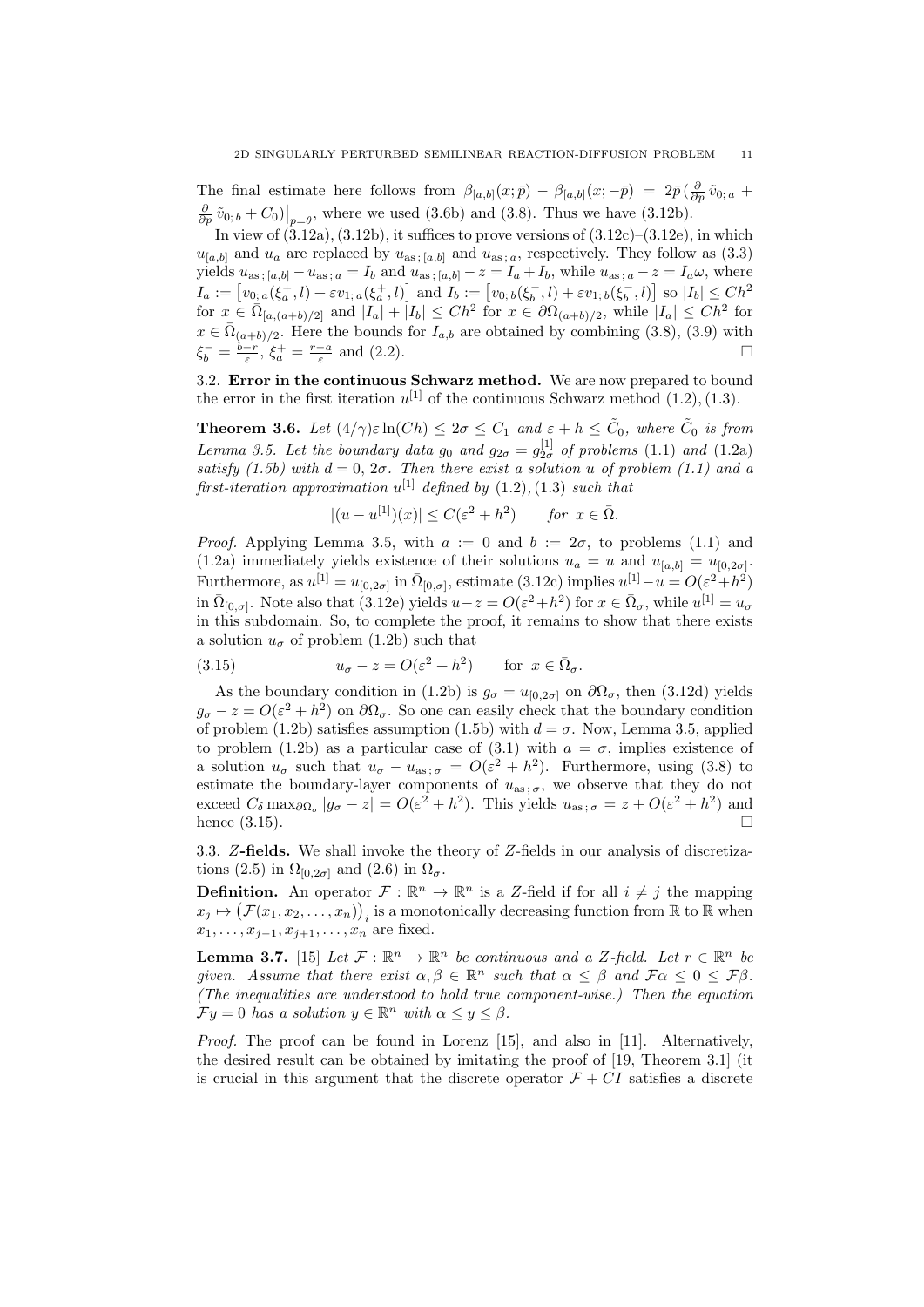maximum principle, where  $I$  is the identity operator and  $C$  is an arbitrarily large but fixed positive constant).

The elements  $\alpha$  and  $\beta$  of  $\mathbb{R}^n$  that appear in Lemma 3.7, are called ordered *sub*and *super-solutions* of the discrete problem  $\mathcal{F}y = 0$ .

*Remark* 3.8. The discrete operators  $F_{[0,2\sigma]}^h$  of (2.5) and  $F_{\sigma}^h$  of (2.6) are *Z*-fields [8].

3.4. **Error in the discrete Schwarz method for**  $\varepsilon \leq Ch$ . Throughout this subsection for any fixed positive constant *C*, we take

$$
(3.16) \t\t \varepsilon \le Ch.
$$

This is not a practical restriction. Furthermore, in *§*4, we shall consider the case of *ε ≥ Ch*.

**Theorem 3.9.** *Let* (3.16) *be satisfied, and the mesh*  $\{r_i\}_{i=0}^{2N}$  *be one of the meshes in* §2.2(a),(b). Let the boundary data  $g_0$  and  $g_{2\sigma} = g_{2\sigma}^{[1]}$  of problems (1.1) and (1.2a) *satisfy* (1.5b) with  $d = 0$ ,  $2\sigma$ . Then there exist a solution u of problem (1.1) and a *first-iteration computed solution*  $U^{[1]}$  *defined by*  $(2.5)$ *,* $(2.6)$ *,* $(2.7)$  *such that* 

> $|(u - U^{[1]})(x)| \leq Ch^2 |\ln h|$ *for*  $x \in \overline{\Omega}$ *,*

*where*  $m = 2$  *for the Shishkin mesh of*  $\S 2.2(a)$  *and*  $m = 0$  *for the Bakhvalov mesh of §2.2(b).*

*Proof.* In view of Theorem 3.6 and definitions (1.3b) and (2.7b) of  $u^{[1]}$  and  $U^{[1]}$ , it suffices to show that

$$
(3.17a) \qquad \left| (U_{[0,2\sigma]} - u_{[0,2\sigma]})(x) \right| \leq C h^2 |\ln h|^m \qquad \text{for } x \in \bar{\Omega}_{[0,2\sigma]},
$$

(3.17b) 
$$
\left| (U_{\sigma} - u_{\sigma})(x) \right| \leq Ch^2 |\ln h|^m \quad \text{for } x \in \overline{\Omega}_{\sigma}
$$

To prove (3.17a), note that problem (1.2a) is a particular case of (3.2), so we shall use some results of §3.1 setting  $a := 0$  and  $b := 2\sigma$ . The corresponding function  $\beta_{[0,2\sigma]}(x;p)$  is defined by (3.6b). We claim that for all  $|p| \leq p_0$  at all interior mesh nodes  $x_{ij}$ ,  $i = 1, ..., N - 1$ ,  $j = 1, ..., N_l$ , we have

$$
(3.18) \t\t\t |F_{[0,2\sigma]}^h \beta_{[0,2\sigma]}(x_{ij};p) - F\beta_{[0,2\sigma]}(x_{ij};p)| \leq Ch^2 |\ln h|^m.
$$

Note that the term  $\varepsilon^2 \zeta \frac{\partial}{\partial l} (\zeta \frac{\partial}{\partial l} \beta_{[0,2\sigma]})$  in  $F \beta_{[0,2\sigma]}$  and its discretization in  $F^h_{[0,2\sigma]} \beta_{[0,2\sigma]}$ are both  $O(\varepsilon^2)$ , so do not exceed  $Ch^2$  by (3.16). The truncation error for the remaining term  $\varepsilon^2 \eta^{-1} \frac{\partial}{\partial r} (\eta \frac{\partial}{\partial r} \beta_{[0,2\sigma]})$  is bounded by  $CN^{-2} \ln^m N$ , as can be shown by imitating the argument of [11, Lemma 3.3 and *§*3.4.2]. Combining this with  $(2.4)$ , we get  $(3.18)$ .

Next, set  $\bar{p} := \bar{C}h^2 |\ln h|^m$  and, using (3.18), choose  $\bar{C}$  sufficiently large so that  $|F_{[0,2\sigma]}^h \beta_{[0,2\sigma]} - F \beta_{[0,2\sigma]}| \leq \frac{1}{2} C_0 \bar{p} \gamma^2$  for all  $|p| \leq p_0$  including  $p = \pm \bar{p}$ . Now, by Corollary 3.4 and (3.16), for sufficiently small *h*, we have  $\pm F \beta_{[0,2\sigma]}(x;\pm \bar{p}) \geq \frac{1}{2} C_0 \bar{p} \gamma^2$ . Consequently  $\pm F_{[0,2\sigma]}^h \beta_{[0,2\sigma]}(x_{ij}; \pm \bar{p}) \geq 0$ . Combining this with (3.13), we conclude that  $\beta_{[0,2\sigma]}(x_{ij};\pm\bar{p})$  are ordered discrete sub- and super-solutions. As discretization (2.5) is a *Z*-field (see Remark 3.8), an application of Lemma 3.7 yields existence of  $U_{[0,2\sigma]}(x_{ij})$  between these sub- and super-solutions. Furthermore, a version of (3.14) for  $U_{[0,2\sigma]}(x_{ij})$  implies  $|(U_{[0,2\sigma]} - u_{\text{as}};_{[0,2\sigma]})(x_{ij})| \leq C\bar{p} \leq Ch^2 |\ln h|^m$ . Noting that, by (3.3b), (3.8), we also have  $|(u_{as;[0,2\sigma]}^I - u_{as;[0,2\sigma]})(x_{ij})| \leq Ch^2 |\ln h|^m$ , where  $u^I_{as,[0,2\sigma]}$  is the bilinear interpolant of the computed solution on the mesh  $\{(r_i, l_j)\},$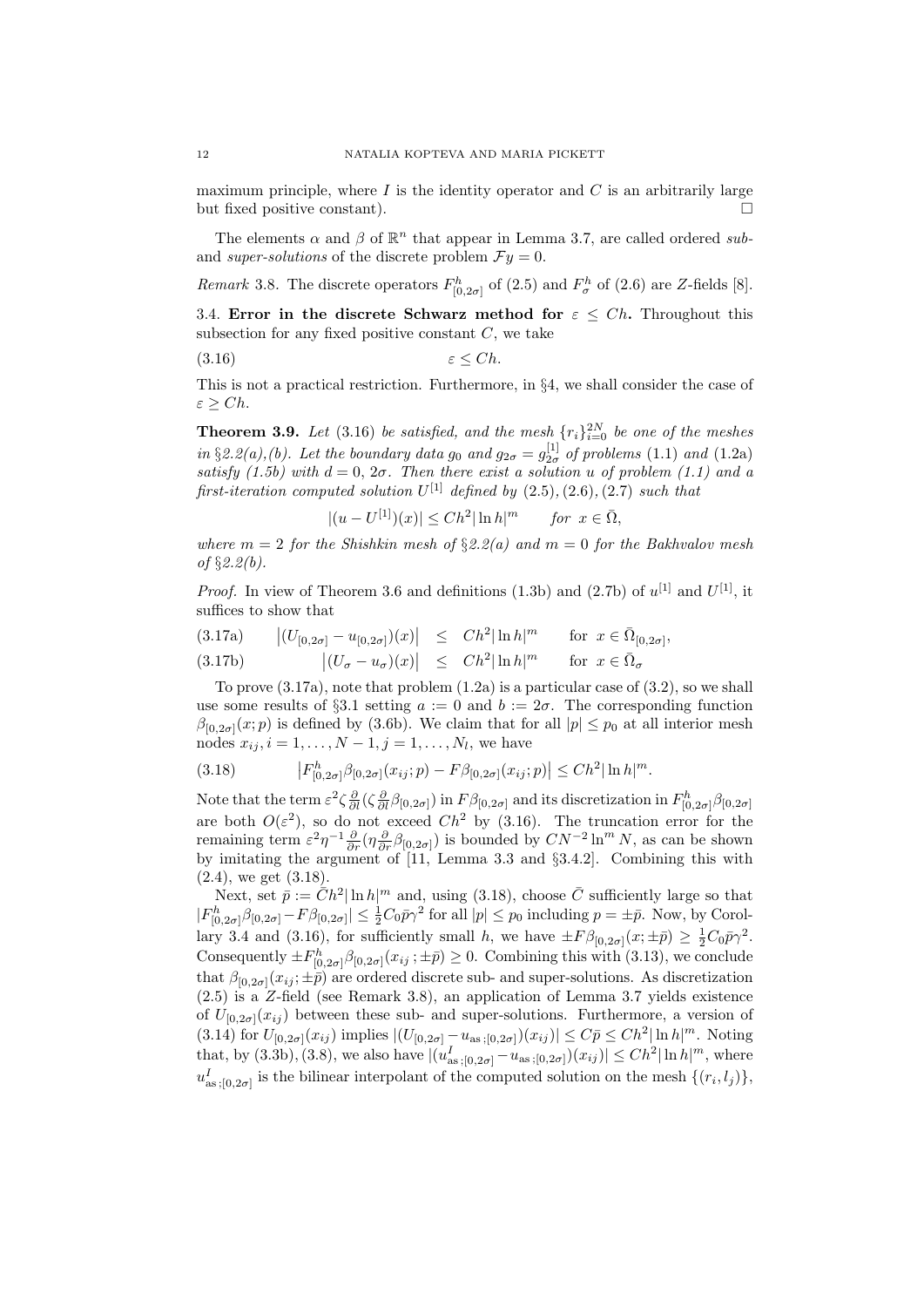we get  $|(U_{[0,2\sigma]} - u_{\text{as}};[0,2\sigma])(x)| \leq Ch^2 |\ln h|^m$ . Combining this with (3.12b) yields the desired estimate (3.17a).

For (3.17b), in view of (3.15), it suffices to show that  $|U_{\sigma} - z| \leq Ch^2 |\ln h|^m$ . Note that, by (3.17a), at each mesh node  $q_j \in \partial\Omega_{\sigma}$  we have  $U_{\sigma} = u_{[0,2\sigma]} + O(h^2 |\ln h|^m)$ , while  $u_{[0,2\sigma]} = u_{\sigma} = z + O(h^2 |\ln h|^m)$  due to (1.2b) and (3.15). Consequently  $|(U_{\sigma} - z)(q_j)| \leq \bar{C}h^2 |\ln h|^m$  at all  $q_j \in \partial \Omega_{\sigma}$  for some sufficiently large  $\bar{C}$ .

Let  $z^I$  be the piecewise linear interpolant of *z* on the triangulation in  $\bar{\Omega}_{\sigma}^h$ . At any interior mesh node  $q_i \in \Omega^h_\sigma$  one has

$$
\langle \nabla z^I, \nabla \chi_i \rangle = \langle \nabla [z^I - z], \nabla \chi_i \rangle - \langle \triangle z, \chi_i \rangle.
$$

Combining this with the interpolation error estimate  $|\nabla (z^I - z)| \leq Ch$  and the standard quasiuniform-mesh properties  $\langle 1, |\nabla \chi_i| \rangle \leq Ch$  and  $\langle 1, \chi_i \rangle \geq Ch^2$ , we conclude that  $|\langle \nabla z^I, \nabla \chi_i \rangle| \leq C' \langle 1, \chi_i \rangle$ . Now set  $\overline{p} := \overline{C}h^2 |\ln h|^p$  with  $\overline{C} \geq 2\gamma^{-2}C'C^2$ , where  $C$  is from  $(3.16)$ , and let  $h$  be sufficiently small so that, by  $(1.5a)$ , we have  $f_u(x, z \pm \bar{p}) \geq \frac{1}{2}\gamma^2$ . A calculation shows that  $\pm F^h_{\sigma}[z^I \pm p](q_i) \geq \frac{1}{2}\gamma^2\bar{p} - C'\epsilon^2 \geq 0$ . Consequently  $z^I \pm \bar{p}$  are sub- and super-solutions for the discrete problem (2.6). So, by Remark 3.8, an application of Lemma 3.7 yields existence of a solution  $U_{\sigma}$ such that  $z^I - \bar{p} \le U_{\sigma} \le z^I + \bar{p}$ . Hence  $|U_{\sigma} - z^I| \le 2\bar{p}$ . Combining this with *|z <sup>I</sup> − z| ≤ Ch*<sup>2</sup> implies (3.17b).

The above Theorem 3.9 implies that if  $\varepsilon \leq Ch$ , one iteration of the discrete Schwarz method is sufficient to attain second-order convergence (with, in the case of the Shishkin mesh, a logarithmic factor) in the maximum norm uniformly in *ε*. In the next section we shall investigate the errors in the case of  $\varepsilon \geq Ch$ .

# 4. MAXIMUM NORM ERROR ANALYSIS FOR  $\varepsilon \geq Ch$

4.1. **Preliminaries. Error in the continuous Schwarz method.** Throughout this section, we make a simplifying assumption that

(4.1) 
$$
f_u(x, u) > \gamma^2 > 0 \text{ for all } (x, u) \in \overline{\Omega} \times \mathbb{R}.
$$

Under this assumption, problem  $(1.1)$  has a unique solution, and furthermore, applying the standard **linearization**, for any two functions  $v$  and  $w$  one gets

(4.2) 
$$
Fv - Fw = \mathcal{L}[v - w], \quad \mathcal{L} := -\varepsilon^2 \triangle + p(x), \quad p(x) > \gamma^2 > 0 \text{ for } x \in \overline{\Omega}.
$$

To be more precise, here the coefficient  $p(x) = \int_0^1 f_u(x, w + s[v - w]) ds$ , i.e. it involves the functions *v* and *w*. Bearing this in mind, throughout this section, we let  $p(x)$  denote a generic coefficient in  $\mathcal{L}$ , which in different places will involve different *v* and *w*. Similarly, for the discrete operators  $F_{[0,2\sigma]}^h$  of (2.5) and  $F_{\sigma}^h$  of (2.6), we shall employ their linearized versions  $\mathcal{L}^h_{[0,2\sigma]}$  and  $\mathcal{L}^h_{\sigma}$  obtained using  $f(x_{ij}, V_{ij})$  –  $f(x_{ij}, W_{ij}) = p(x_{ij})[V_{ij} - W_{ij}]$  and  $f(q_i, V(q_i)) - f(q_i, W(q_i)) = p(q_i)[V(q_i) - W(q_i)],$ respectively. In view of (4.1), the discrete operators  $\mathcal{L}_{[0,2\sigma]}^h$  and  $\mathcal{L}_{\sigma}^h$  satisfy the **discrete maximum principle**.

Under condition (4.1), it is not difficult to estimate the error in the continuous Schwarz method.

**Theorem 4.1.** Let *u* be a solution of problem (1.1) under condition (4.1), and  $u^{[k]}$ *be the kth iteration approximation*  $(1.2)$ ,  $(1.3)$  *obtained using*  $\sigma \in [C/\varepsilon, C_1]$  *for some*  $C'$  *and some*  $|g_{2\sigma}^{[1]}| \leq C$ *. There are positive constants*  $c_0$  *and*  $\theta' \in (0,1)$ *, independent*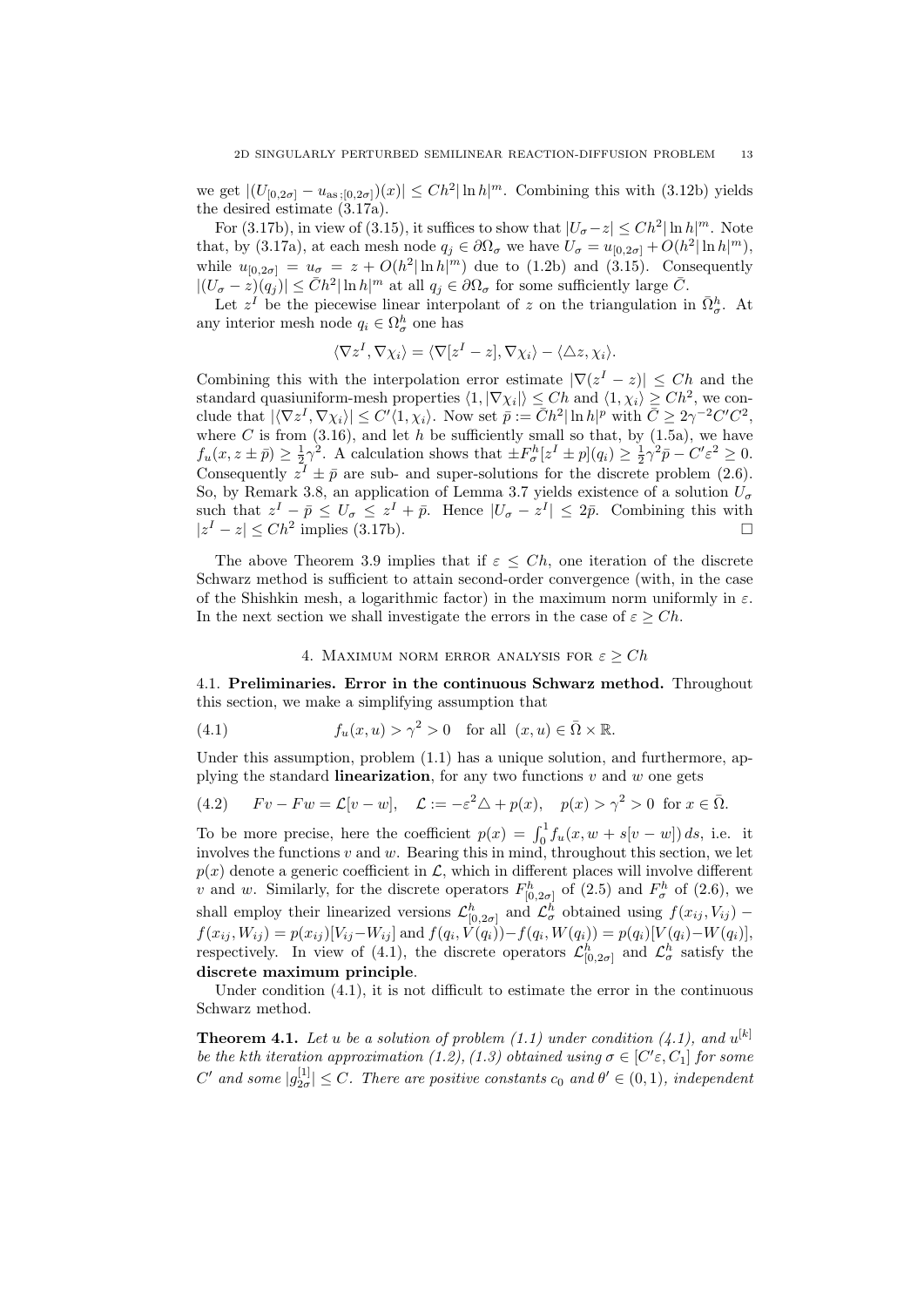of  $\varepsilon$ ,  $\sigma$  and k, such that  $|u^{[k]} - u| \leq C\theta^k$  in  $\overline{\Omega}$ , where  $\theta \leq \min\{e^{-\sigma\gamma/\varepsilon}, \theta'\}$  for  $\varepsilon \in (0, c_0]$ , and  $\theta \leq \theta'$  for  $\varepsilon \in [c_0, 1]$ . If  $\Omega$  is convex, then  $\theta' = \frac{1}{2}$ .

*Proof.* Set  $\theta = \theta_{\varepsilon}(\sigma) := \max_{x \in \bar{\Omega}_{[0,\sigma]}} |\phi_{\varepsilon}(x)|$ , where for each  $\varepsilon \in (0,1], \sigma \in [C' \varepsilon, C_1]$ , the auxiliary function  $\phi_{\varepsilon}$  solves the problem

(4.3)  $\left[-\varepsilon^2 \triangle + \gamma_*^2\right]$  $\mathcal{P}^2 \triangle + \gamma_*^2 \phi_\varepsilon = 0$  in  $\Omega_{[0,2\sigma]}, \quad \phi_\varepsilon = 0$  on  $\partial \Omega, \quad \phi_\varepsilon = 1$  on  $\partial \Omega_{2\sigma},$ 

with some  $\gamma_* > \gamma$ . In view of (2.3), a calculation shows that the barrier functions  $B_1(r) := e^{-\gamma(2\sigma - r)/\varepsilon}$  and  $B_2(r) := r/(2\sigma)$  satisfy, respectively,  $[-\varepsilon^2 \Delta + \gamma_*^2]$ *∗* ]*B*<sup>1</sup> *≥*  $(-\gamma^2 - \varepsilon \gamma C'' + \gamma_*^2)$  $^{2}_{*}$ )*B*<sub>1</sub> for some *C*<sup>*′′*</sup>, and [−△ +  $\gamma_*^2$  $\frac{\kappa}{2}B_2 \geq \frac{\kappa/(2\sigma)}{1-\kappa r} + \gamma_*^2 B_2$ . So, by the maximum principle,  $\phi_{\varepsilon} \leq B_1$  if  $\varepsilon \leq c_0 := (\gamma_*^2 - \gamma^2)/(\gamma C'')$ , while  $\phi_1 \leq B_2$ if  $\kappa \geq 0$ , i.e. if  $\Omega$  is convex. These two observations imply that  $\theta \leq e^{-\gamma \sigma/\varepsilon}$ for  $\varepsilon \leq c_0$ , and  $\theta \leq \theta' := \frac{1}{2}$  if  $\Omega$  is convex. To choose  $\theta'$  for a non-convex  $\Omega$ , note that the maximum principle implies that  $0 \leq \phi_{\varepsilon} < 1$  in  $\overline{\Omega}_{[0,\sigma]}$ , and also  $\phi_{\varepsilon} \leq \phi_1$  in  $\overline{\Omega}_{[0,2\sigma]}$  so  $\theta_{\varepsilon}(\sigma) \leq \theta_1(\sigma) < 1$ . Now, for  $\varepsilon \geq c_0$  we have  $\sigma \geq c_0 C'$  so  $\theta \leq \theta'' := \max_{\sigma \in [c_0, C', C_1]} \theta_1(\sigma) < 1$ , where  $\theta''$  is independent of  $\varepsilon$  and  $\sigma$ . Therefore  $\theta \leq \theta' := \max\{e^{-\gamma C'}, \theta''\}$  for all  $\varepsilon \in (0, 1]$ . Thus, under our choice of  $\theta'$ , we have  $\theta \le \min\{e^{-\sigma \gamma/\varepsilon}, \theta'\}$  for  $\varepsilon \in (0, c_0]$ , and  $\theta \le \theta'$  for  $\varepsilon \in [c_0, 1]$ .

We now focus on the error in the Schwarz method. Let  $t^{[k]} := \max_{\partial \Omega_{2\sigma}} |g_{2\sigma}^{[k]} - u|$ , where one has  $t^{[1]} \leq C^*$  for some  $C^*$ . Now let  $\gamma_* := \min_{\overline{\Omega} \times [-\overline{C}, \overline{C}]} f_u > \gamma^2$ , where  $\overline{C} := \gamma^{-2} \max_{\overline{\Omega}} |f(x,0)| + \max_{\partial \Omega} |g_0| + C^*$  is independent of  $\varepsilon$ ,  $\sigma$  and *k*. Consider the first iteration. In view of  $(1.1)$  and  $(1.2a)$ , a linearization of type  $(4.2)$  yields  $\mathcal{L}(u_{[0,2\sigma]} - u) = 0$  in  $\Omega_{[0,2\sigma]}$ , with  $p(x) \geq \gamma_*^2$ *∗* , subject to *u*[0*,*2*σ*] *− u* = 0 on *∂*Ω and  $|u_{[0,2\sigma]} - u| \leq t^{[1]}$  on  $\partial\Omega_{2\sigma}$ . So, using the maximum principle, we conclude that  $|u_{[0,2\sigma]}-u|\leq t^{[1]}\phi_{\varepsilon}$  in  $\bar{\Omega}_{[0,2\sigma]}$ . Therefore  $|u^{[1]}-u|\leq \theta t^{[1]}$  in  $\bar{\Omega}_{[0,\sigma]}$  and consequently  $|u_{\sigma} - u| \leq \theta t^{[1]}$  on  $\partial \Omega_{\sigma}$ . Also, in view of (1.1) and (1.2b), a linearization of type (4.2) yields  $\mathcal{L}(u_{\sigma} - u) = 0$  in  $\Omega_{\sigma}$ . So, by the maximum principle, we get  $|u^{[1]} - u| = |u_{\sigma} - u| \leq \theta t^{[1]}$  in  $\overline{\Omega}_{\sigma}$  as well. Thus we have shown that  $|u^{[1]} - u| \leq \theta t^{[1]}$ in  $\bar{\Omega}$ , which, by (1.3a), implies that  $t^{[2]} \leq \theta t^{[1]}$ . Repeating this argument for further iterations and then noting that  $|t^{[1]}| \leq C^*$ , we get the desired result.

4.2. **Auxiliary computed solutions in**  $\Omega_{[0,2\sigma]}$  **and**  $\Omega_{\sigma}$ **.** In this subsection we investigate auxiliary computed solutions  $\tilde{U}_{[0,2\sigma]}$  and  $\tilde{U}_{\sigma}$ . The first solution  $\tilde{U}_{[0,2\sigma]}$ is obtained in  $\overline{\Omega}_{[0,2\sigma]}$  by the bilinear interpolation of  $\tilde{U}_{[0,2\sigma]}(x_{ij})$ , where

 $(4.4a)$  $\tilde{U}_{[0,2\sigma]}^h \tilde{U}_{[0,2\sigma]}(x_{ij}) = 0, \quad (\tilde{U}_{[0,2\sigma]} - g_0)(x_{0,j}) = 0, \quad (\tilde{U}_{[0,2\sigma]} - u)(x_{2N,j}) = 0,$ with  $\tilde{U}_{[0,2\sigma]}(x_{i,0}) = \tilde{U}_{[0,2\sigma]}(x_{i,N_l})$  and  $\tilde{U}_{[0,2\sigma]}(x_{i,1}) = U_{[0,2\sigma]}(x_{i,N_l+1})$ . The other solution  $\tilde{U}_{\sigma} \in S^h$  and satisfies

(4.4b) 
$$
F_{\sigma}^{h} \tilde{U}_{\sigma}(q_i) = 0 \ \forall q_i \in \Omega_{\sigma}^{h}, \qquad \tilde{U}_{\sigma}(q_j) = u(q_j) \ \forall q_i \in \partial \Omega_{\sigma}^{h}.
$$

Here  $F_{[0,2\sigma]}^h$  and  $F_{\sigma}^h$  are the discrete operators that were used in problems (2.5), (2.6) for  $U_{[0,2\sigma]}$  and  $U_{\sigma}$ . The only difference between these pairs of problems is in that we use the exact solution *u* of (1.1) in the boundary conditions for  $\tilde{U}_{[0,2\sigma]}$  and  $\tilde{U}_{\sigma}$ . To estimate the errors of these auxiliary computed solutions, we need pointwise derivative estimates for the exact solution *u*.

**Lemma 4.2.** *Under condition (4.1), problem (1.1) has a unique solution u, and*

(4.5a) 
$$
|\frac{\partial^{j+m}}{\partial x_1^j \partial x_2^m}(u-z)| \le C \left[\varepsilon^2 + \varepsilon^{4-(j+m)} + \varepsilon^{-(j+m)} e^{-\gamma a/\varepsilon}\right] \quad \text{for } x \in \overline{\Omega}_a,
$$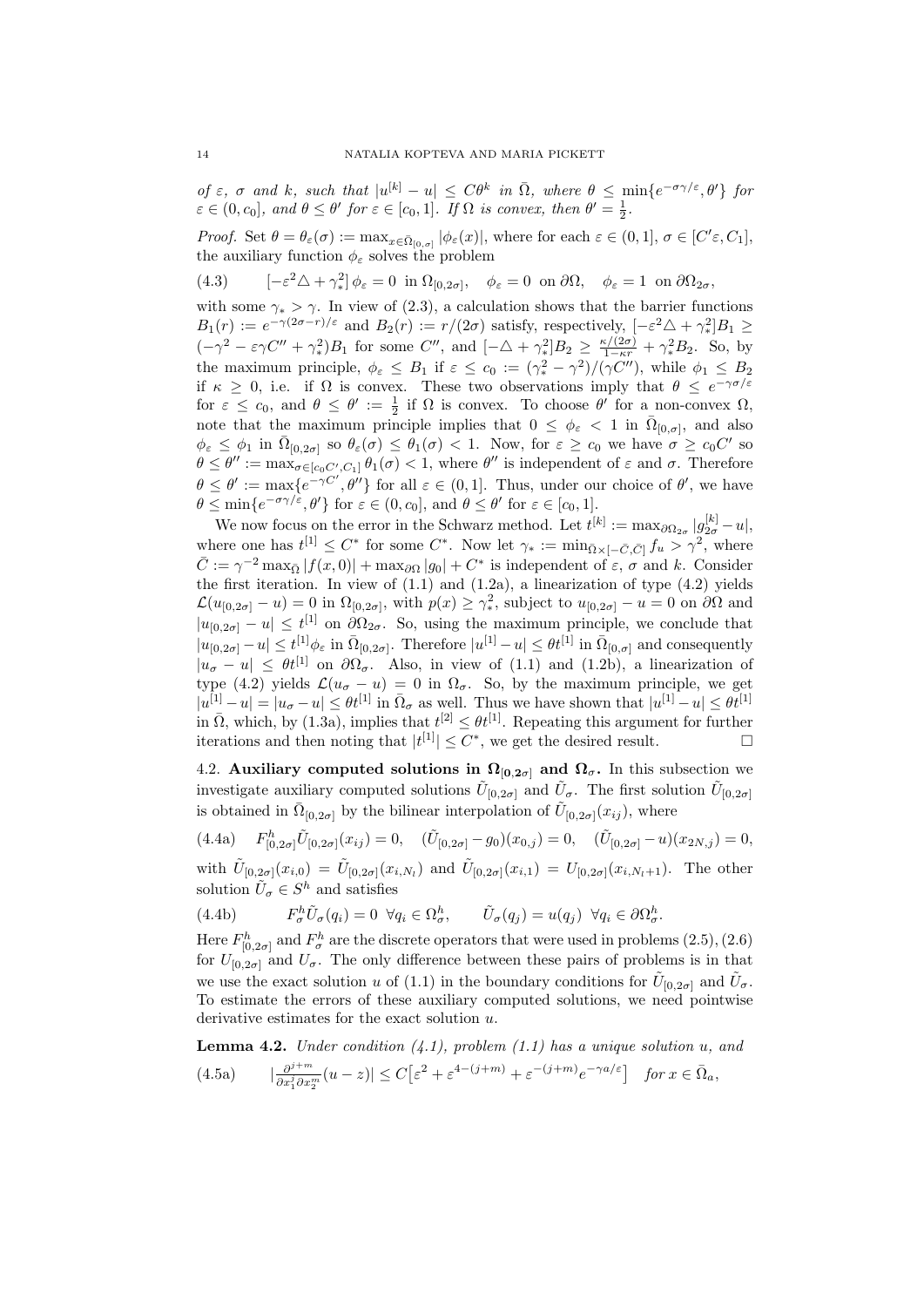*where*  $0 \le a \le C_1$ ,  $j+m=0,\ldots,4$ , and *z is a solution of*  $(1.4)$  with  $\frac{\partial^{j+m}}{\partial x^j \partial x^j}$  $\frac{\partial^j}{\partial x_1^j \partial x_2^m} z \leq C$ . *Furthermore,*

(4.5b)  $\left|\frac{\partial^{j+m}}{\partial r^j \partial l^m}u\right| \le C\left[1+\varepsilon^{4-(j+m)}+\varepsilon^{-j}e^{-\gamma r/\varepsilon}\right]$  for  $x \in \bar{\Omega}_{[0,C_1]}, j, m = 0, \ldots, 4$ .

*Proof.* We defer the proof of this lemma to Appendix A. □

We combine technical error estimates for  $\tilde{U}_{[0,2\sigma]}$  and  $\tilde{U}_{\sigma}$  in the following lemma.

**Lemma 4.3.** *Let u be a solution of (1.1) under condition (4.1),*  $\varepsilon \geq Ch$ *, and the mesh*  $\{r_i\}_{i=0}^{2N}$  *be one of the meshes in*  $\S 2.2(a)$ , (*b*). Then for the solutions  $\tilde{U}_{[0,2\sigma]}$ and  $\tilde{U}_{\sigma}$  of problems in (4.4) we have

- $|(4.6a)$   $|(\tilde{U}_{[0,2\sigma]} u)(x)| \leq Ch^2 |\ln h|^m$  *for*  $x \in \bar{\Omega}_{[0,2\sigma]},$
- (4.6b)  $|(\tilde{U}_{\sigma} u)(x)| \leq Ch^2 \ln(C + \varepsilon/h) \text{ for } x \in \bar{\Omega}_{\sigma}^h,$

*where*  $m = 2$  *for the Shishkin mesh of*  $\S2.2(a)$  *and*  $m = 0$  *for the Bakhvalov mesh of §2.2(b).*

In the proof of this lemma, for the finite element solution  $\tilde{U}_{\sigma}$  we essentially use a maximum norm error estimate by Schatz and Wahlbin [23], which we generalize for the case of lumped-mass finite elements.

For the finite difference solution  $\tilde{U}_{[0,2\sigma]}$ , a certain technical difficulty is due to the mesh  $\{l_j\}$  being quasi-uniform, so the truncation error in the *l* direction is  $O(h)$ , while, by (4.6a), the error is  $O(h^2|\ln h|^m)$ . Thus the finite-difference method in  $\Omega_{[0,2\sigma]}$  is supra-convergent (i.e. its error has a higher order of accuracy than may be expected from the local truncation error; the term supra-convergence was introduced in [12]). Note that the only maximum-norm supra-convergence error estimate in two dimensions of which we are aware is obtained in [28] by combining supra-convergence in the norm  $H^1$  with a discrete Sobolev inequality. In comparison, our proof of (4.6a) extends the classical one-dimensional supra-convergence analysis presented in [22].

*Proof of (4.6a) (Supra-convergence of the Finite Difference Discretization).* Let  $u_{ij} := u(x_{ij})$  and  $\tilde{U}_{ij} = \tilde{U}_{[0,2\sigma]}(x_{ij})$ . Using (1.1a), (4.4a) and then the definition  $(2.5)$  of  $F_{[0,2\sigma]}^h$ , we get

(4.7) 
$$
F_{[0,2\sigma]}^h \tilde{U}_{ij} - F_{[0,2\sigma]}^h u_{ij} = F u(x_{ij}) - F_{[0,2\sigma]}^h u_{ij} = \varepsilon^2 (\eta_{ij}^{-1} R_1 + \zeta_{ij} R_2),
$$

where

$$
R_1 = D_r[\tilde{\eta}_{ij}D_r^- u_{ij}] - \frac{\partial}{\partial r}(\eta \frac{\partial}{\partial r}u)\big|_{(x_{ij})}, \quad R_2 = D_l[\tilde{\zeta}_{ij}D_l^- u_{ij}] - \frac{\partial}{\partial l}(\zeta \frac{\partial}{\partial l}u)\big|_{(x_{ij})}.
$$

For *R*1, employing Taylor series expansions, one can show that

$$
|R_1| \le C \big[ (r_i - r_{i-1})^2 M_i^{(4)} + |r_{i+1} - 2r_i + r_{i-1}|M_i^{(3)}\big], \ M_i^{(s)} := \sum_{n=0}^s \max_{\substack{r \in [r_{i-1}, r_{i+1}] \\ l \in [0, L]}} |\frac{\partial^n}{\partial r^n} u|.
$$

For the Shishkin mesh of §2.2(a), combining  $r_i - r_{i-1} \leq 2\gamma^{-1} \varepsilon N^{-1} \ln N$  with (4.5b) yields  $|\varepsilon^2 \eta^{-1} R_1| \leq C N^{-2} \ln^2 N$ . For the Bakhvalov mesh of §2.2(b), we only consider  $i \leq N/2$  (as the other case is similar). A calculation shows that

$$
S_i := \varepsilon^{-2} (r_i - r_{i-1})^2 + \varepsilon^{-1} |r_{i+1} - 2r_i + r_{i-1}| \le \frac{CN^{-2}}{\max\{(1 - \frac{i+1}{N}), \rho\}^2} \le CN^{-2}\varepsilon^{-2}.
$$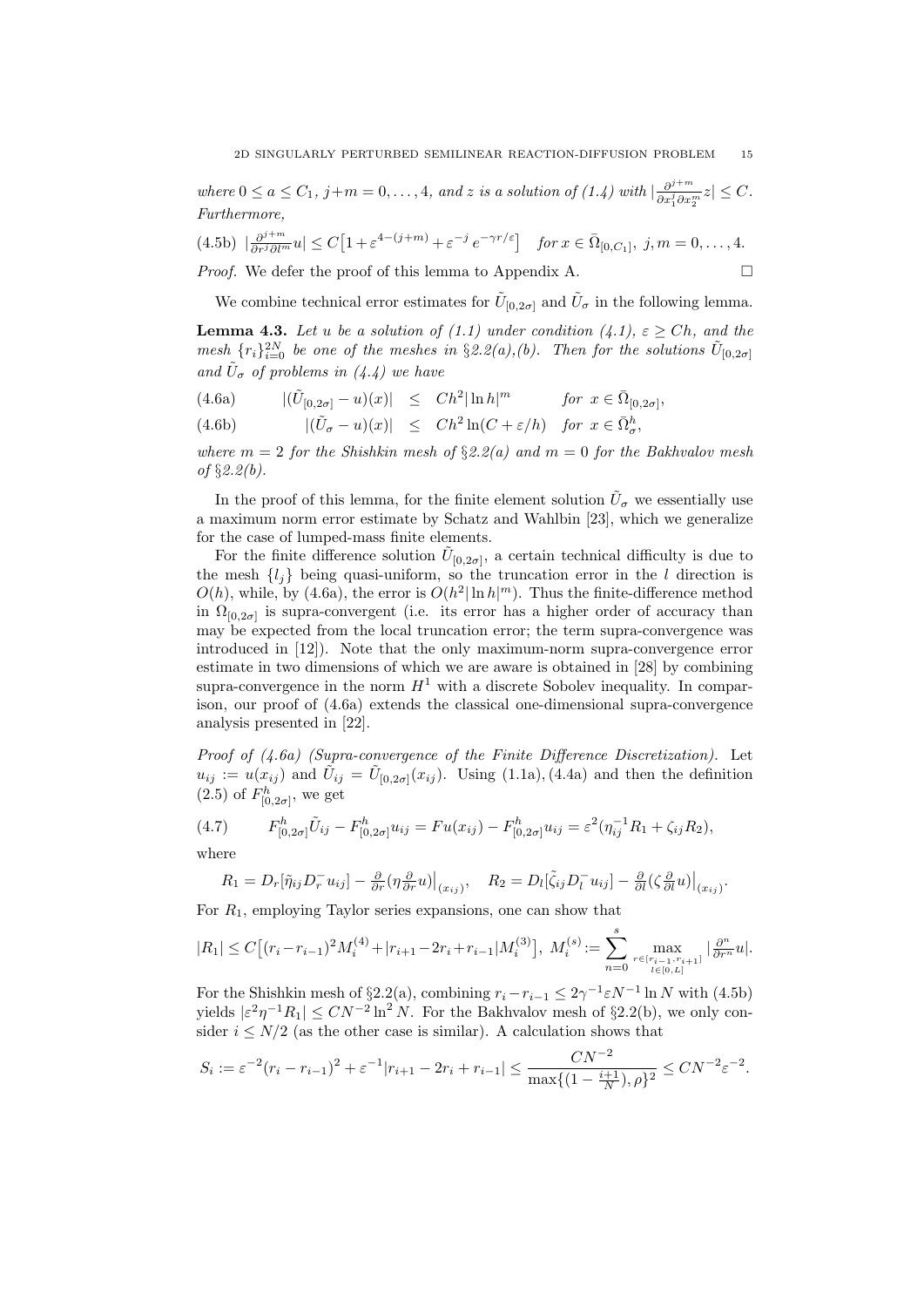Consequently, by (4.5b), one has

$$
|\varepsilon^2\eta^{-1}R_1| \leq C S_i \big[\varepsilon^4 M_i^{(4)} + \varepsilon^3 M_i^{(3)}\big] \leq C \big[N^{-2} + S_i e^{-\gamma r_{i-1/\varepsilon}}\big] \leq C N^{-2},
$$

where we used  $e^{-\gamma r_{i-1}} \leq \max\{(1-\frac{i-1}{N}), \rho\}^2$  and  $N^{-1} \leq Ch \leq C\varepsilon = C\rho$ .

Note that  $R_2$  is only  $O(h)$  as  $\{l_j\}$  is a general non-uniform mesh. To establish supra-convergence of our discretization, we imitate the truncation error analysis of [9, Lemma 3.1]; see also [22, Chap. III, *§*4]. Noting that

$$
R_2 = D_l[\tilde{\zeta}_{ij}\hat{\mu}_{ij}] + D_l w_{i,j-1/2} - \frac{\partial}{\partial l} w\big|_{x_{ij}}, \ \hat{\mu}_{ij} := D_l^- u_{ij} - \frac{\partial}{\partial l} u\big|_{x_{i,j-1/2}}, \ w := \zeta \frac{\partial}{\partial l} u,
$$

and then employing Taylor series expansions, one gets  $R_2 = D_l[\mu(r_i, l_j)] + \hat{\nu}_{ij}$ . Here  $\mu(r,l_j):=(l_j-l_{j-1})^2(\tfrac1{24}\zeta\tfrac{\partial^3}{\partial l^3}u+\tfrac18\tfrac{\partial^2}{\partial l^2}w)\big|_{(r,l_{j-1/2})},\ \ |\hat{\nu}_{ij}|\le Ch^2\max_{\bar{\Omega}_{[0,2\sigma]}}(|\tfrac{\partial^3}{\partial l^3}w|+|\tfrac{\partial^4}{\partial l^4}u|),$ 

so, by (4.5b), one has  $|\hat{\nu}| \leq Ch^2$  and  $|\frac{\partial^n}{\partial r^n}\mu| \leq C\varepsilon^{-n}h^2$  for  $n = 0, 1, 2$ .

Linearizing  $(4.7)$  and combining our findings for  $R_1$  and  $R_2$ , we conclude that

$$
\mathcal{L}_{[0,2\sigma]}^h[\tilde{U}_{ij}-u_{ij}] = \varepsilon^2 \zeta_{ij} D_l[\mu(r_i,l_j)] + \nu_{ij}, \quad \varepsilon^n |\frac{\partial^n}{\partial r^n}\mu| \le Ch^2, \quad |\nu| \le Ch^2 |\ln h|^m.
$$

Consequently,  $|\tilde{U}(x_{ij}) - u(x_{ij})| \leq Ch^2 |\ln h|^m$  (this immediately follows from the stability result for the operator  $\mathcal{L}_{[0,2\sigma]}^h$  given by Corollary 4.7 which we defer to §4.4). Combining this with the interpolation error bound  $|u^I - u|$  ≤  $Ch^2$  ln  $h|$ <sup>*m*</sup> for the bilinear interpolant  $u^I$  of the exact solution *u* on the mesh  $\{(r_i, l_j)\}$  (which is obtained again using  $(4.5b)$ , we get the desired estimate  $(4.6a)$ .

*Proof of (4.6b) (Lumped-Mass Finite Element Error).* We claim that

(4.8a) 
$$
|(\tilde{U}_{\sigma} - u)(x)| \leq Ch^2 \ln(C + \varepsilon/h) \left[ ||u||_{C^2(\bar{\Omega}_{\sigma}^h)} + \mathcal{E}_{1,m} \right] \text{ for } x \in \bar{\Omega}_{\sigma}^h,
$$

where the error due to the lumped-mass discretization of  $f(x, u)$  is described using

(4.8b) 
$$
\mathcal{E}_{\text{l.m.}} := \|\Psi\|_{C^2(\bar{\Omega}_\sigma^h)} + \varepsilon^{-1} \|\Psi\|_{C^1(\bar{\Omega}_\sigma^h)}, \qquad \Psi(x) := f(x, u(x)).
$$

Estimate (4.8) is a generalization of a maximum norm error estimate [23] for the standard finite element method (for which estimate  $(4.8a)$  with  $\mathcal{E}_{l,m} = 0$  immediately follows from  $[23,$  Theorems 6.1 and 12.1]). We defer the proof of  $(4.8)$ to *§*4.5.

As the domain  $\Omega$  is smooth, we note that  $\Omega_{\sigma}^h \subset \Omega_{\tilde{\sigma}}$ , for some  $\tilde{\sigma} \leq \sigma - Ch^2 \leq$ *σ* − *Cε*. Note also that, by (1.4), we have  $Ψ(x) = [u - z] \int_0^1 f_u(x, z + s[u - z]) ds$ ,  $\sup \|\Psi\|_{C^n(\bar{\Omega}^h_{\sigma})} \leq C \|u-z\|_{C^n(\bar{\Omega}^h_{\sigma})}$ . Consequently, by (4.5a), a calculation shows that  $||u||_{C^{2}(\bar{\Omega}_{\sigma}^{h})} \leq C[1+\varepsilon^{-2}e^{-\gamma\tilde{\sigma}/\varepsilon}]$  and  $||\Psi||_{C^{n}(\bar{\Omega}_{\sigma}^{h})} \leq C[\varepsilon^{2}+\varepsilon^{-n}e^{-\gamma\tilde{\sigma}/\varepsilon}]$  for  $n=1,2$ , so it remains to prove that  $I := \varepsilon^{-2} e^{-\gamma \sigma/\varepsilon} \leq C$ . On both the Shishkin mesh and the Bakhvalov mesh of  $\S 2.2(a)$ , (b), we have  $\sigma \geq \sigma_S$ , so a calculation yields  $I \leq \varepsilon^{-2} \max\{N^{-2}, e^{-\gamma C_1/(2\varepsilon)}\} \leq C$ , where we used (2.4) and  $\varepsilon \geq Ch$ .

### 4.3. **Error in the discrete Schwarz method for**  $\varepsilon \geq Ch$ **.**

**Theorem 4.4.** Let *u* be a solution of problem (1.1) under condition (4.1),  $\varepsilon > Ch$ , and  $U^{[k]}$  be the discrete *k*<sup>th</sup> iteration approximation  $(2.5)$ ,  $(2.6)$ ,  $(2.7)$  obtained using  $|g_{2\sigma}^{[1]}| \leq C$  *and one of the meshes*  $\{r_i\}_{i=0}^{2N}$  *in* §2.2(*a*),(*b*). Set *m* = 2 *for the Shishkin mesh of §2.2(a) and m* = 0 *for the Bakhvalov mesh of §2.2(b). There are constants*  $c_0$  *and*  $\theta' \in (0,1)$ *, independent* of  $\varepsilon$  *and*  $k$ *, such that* 

(4.9) 
$$
|(U^{[k]} - u)(x)| \le C[\theta^k + h^2] \ln h|^m + h^2 \ln(C + \varepsilon/h)] \text{ for } x \in \bar{\Omega},
$$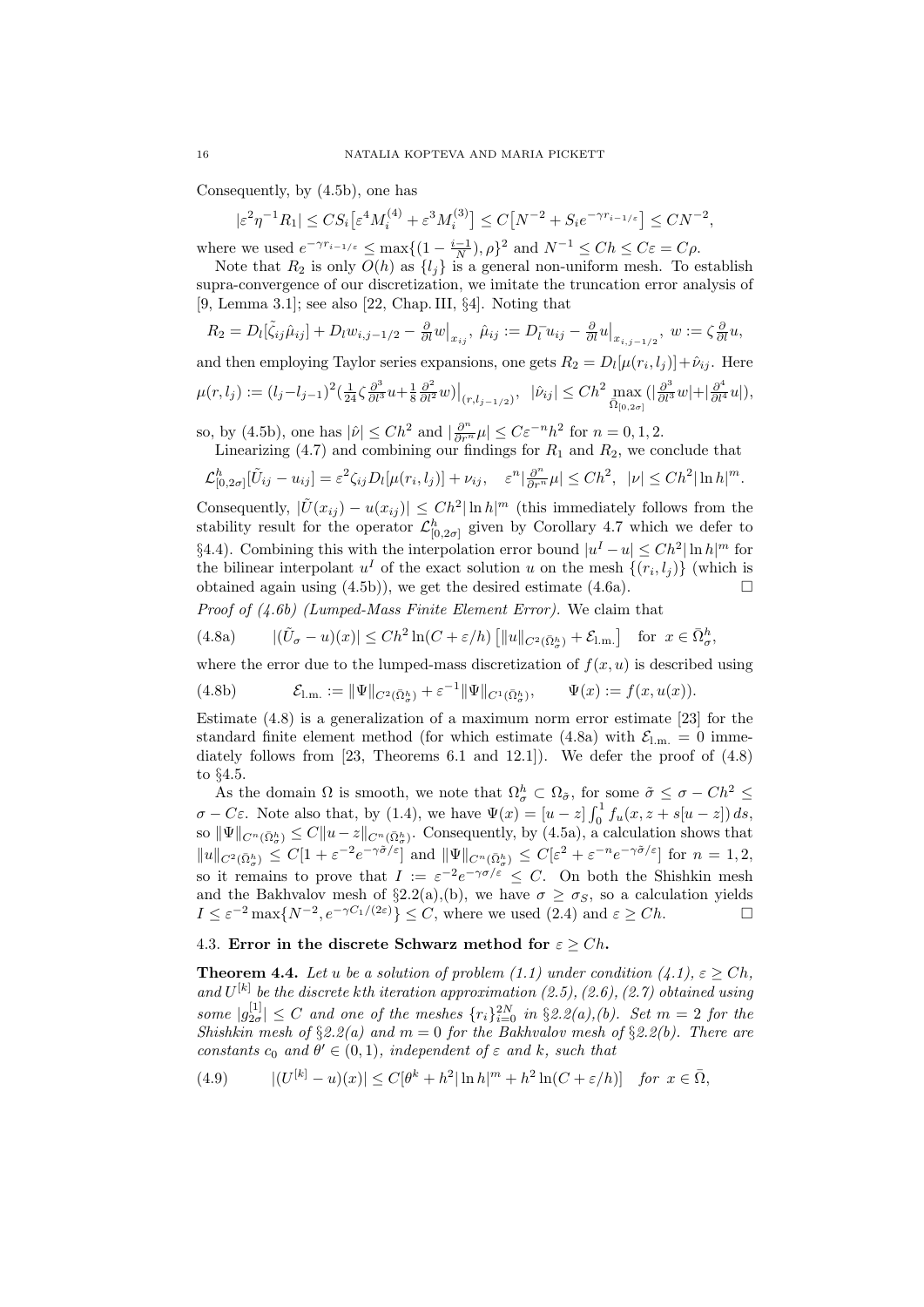where  $\theta \le \min\{e^{-\sigma \gamma/\varepsilon}, \theta'\}$  for  $\varepsilon \le c_0$ , and  $\theta \le \theta'$  for  $\varepsilon \ge c_0$ . If  $\Omega$  is convex, then  $\theta' \leq \frac{1}{2}$ *. If*  $\varepsilon \leq \frac{1}{4}C_1\gamma(\ln N)^{-1}$ *, then*  $\theta \leq Ch^2$ *.* 

*Proof.* We shall partly imitate the proof of Theorem 4.1. Note that the condition  $\sigma \in [C/\varepsilon, C_1]$  of this theorem is satisfied if we take a sufficiently small  $C' \leq \frac{1}{2}C_1$ . Applying the numerical method (2.5) to problem (4.3) for  $\phi_{\varepsilon}$ , we get the computed solution  $\Phi_{\varepsilon}$ , which satisfies a discrete equation of the type  $[-\varepsilon^2 \triangle_{[0,2\sigma]}^h + \gamma_*^2]$  $\mathcal{L}^2_*\left[\Phi_{\varepsilon}(x_{ij})=0\right]$  in  $\Omega_{[0,2\sigma]}$ , subject to the boundary conditions  $\Phi_{\varepsilon}=0$ on  $\partial\Omega$  and  $\Phi_{\varepsilon} = 1$  on  $\partial\Omega_{2\sigma}$ . Now set  $\Theta := \max_{x_{ij} \in \bar{\Omega} \setminus \Omega_{\sigma}^h} |\Phi_{\varepsilon}|$ . Note that a version of Lemma 4.2 can be obtained for the derivatives of the exact solution  $\phi_{\varepsilon}$ . Furthermore, imitating the proof of (4.6a), one can show that the error  $|(\Phi_{\varepsilon} - \phi_{\varepsilon})(x)| \le$  $Ch^2|\ln h|^m$ . Combining these two observations with dist $(\partial\Omega_{\sigma}, \partial\Omega_{\sigma}^h) \leq Ch^2$ , one concludes that  $|\Theta - \theta| \leq Ch^2 |\ln h|^m$ , where  $\theta$  is from Theorem 4.1. Note also that  $\varepsilon \leq \frac{1}{4}C_1\gamma(\ln N)^{-1}$  implies  $\sigma \geq \sigma_S = 2\gamma^{-1}\varepsilon \ln N$ , so  $\theta \leq N^{-2} \leq Ch^2$ .

Next, introduce some notation using  $g^{[k]}$  of (2.7a) and  $\tilde{U}_{[0,2\sigma]}$  and  $\tilde{U}_{\sigma}$  of (4.4):

$$
T^{[k]} = \max_{\partial \Omega_{2\sigma}} |g_{2\sigma}^{[k]} - \tilde{U}_{[0,2\sigma]}|, \quad \tilde{T}_{\sigma} = \max_{q_i \in \partial \Omega_{\sigma}} |(\tilde{U}_{[0,2\sigma]} - \tilde{U}_{\sigma})(q_i)|, \quad \tilde{T}_{2\sigma} = \max_{\partial \Omega_{2\sigma}} |\tilde{U}_{[0,2\sigma]} - \tilde{U}_{\sigma}|.
$$

Note that  $T^{[1]} \leq C^*$  for some  $C^*$  (in fact,  $T^{[1]} \approx t^{[1]}$ , where  $t^{[1]}$  is from the proof of Theorem 4.1). In view of  $(4.6)$ , it suffices to estimate

$$
E^{[k]}:=\max\Bigl\{\max_{x\in\bar{\Omega}\backslash\bar{\Omega}^h_{\sigma}}|(U^{[k]}-\tilde{U}_{[0,2\sigma]})(x)|\,,\,\max_{x\in\bar{\Omega}^h_{\sigma}}|(U^{[k]}-\tilde{U}_{\sigma})(x)|\Bigr\}.
$$

Consider the first iteration. By  $(2.5)$  and  $(4.4a)$ , a linearization of type  $(4.2)$  $\mathcal{L}_{[0,2\sigma]}^h(U_{[0,2\sigma]} - \tilde{U}_{[0,2\sigma]}) = 0$  in  $\Omega_{[0,2\sigma]}$ , where  $p(x_{ij}) \geq \gamma_*^2$ *∗* , subject to  $U_{[0,2\sigma]} - \tilde{U}_{[0,2\sigma]} = 0$  on  $\partial\Omega$  and  $|U_{[0,2\sigma]} - \tilde{U}_{[0,2\sigma]}| \le T^{[1]}$  on  $\partial\Omega_{2\sigma}$ . So, using the discrete maximum principle, we conclude that  $|U_{[0,2\sigma]} - \tilde{U}_{[0,2\sigma]}| \leq T^{[1]}\Phi_{\varepsilon}$  $\text{in } \overline{\Omega}_{[0,2\sigma]}$ . This immediately implies  $|U^{[1]} - \tilde{U}_{[0,2\sigma]}| \leq \Theta T^{[1]}$  in  $\overline{\Omega} \setminus \overline{\Omega}_{\sigma}^h$ . Furthermore,  $|(U_{\sigma} - \tilde{U}_{\sigma})(q_j)| \leq \Theta T^{[1]} + \tilde{T}_{\sigma}$  at any mesh node  $q_j \in \partial \Omega_{\sigma}$ . Combining this with  $\mathcal{L}^h_{\sigma}(U_{\sigma} - \tilde{U}_{\sigma})(q_i) = 0$  for all  $q_i \in \Omega^h_{\sigma}$ , which follows from (2.6) and (4.4b), and applying the discrete maximum principle, we get  $|U^{[1]} - \tilde{U}_{\sigma}| = |U_{\sigma} - \tilde{U}_{\sigma}| \leq \Theta T^{[1]} + \tilde{T}_{\sigma}$ in  $\bar{\Omega}^h_{\sigma}$ . Finally, by (2.7a), we have  $T^{[2]} \leq \Theta T^{[1]} + \tilde{T}_{\sigma} + \tilde{T}_{2\sigma}$ . Noting that  $\Theta T^{[1]} \leq$  $\theta T^{[1]} + |\Theta - \theta| C^*$ , we summarize our findings for the first iteration as follows:

$$
\max\bigl\{E^{[1]} \,,\, T^{[2]}\bigr\} \leq \theta T^{[1]} + \lambda, \qquad \lambda := |\Theta - \theta| C^* + \tilde{T}_\sigma + \tilde{T}_{2\sigma}.
$$

Next, by  $(4.6)$ , we have

(4.10) 
$$
\lambda \le C[h^2] \ln h|^m + h^2 \ln(C + \varepsilon/h)],
$$

while  $\theta \leq \theta'$ , with  $\theta' \in (0,1)$  independent of  $\varepsilon$  and  $k$ . As  $T^{[1]} \leq C^*$ , we also get  $T^{[2]} \leq C^*$  for sufficiently small *h*. Repeating the above argument for further iterations yields  $\max\{E^{[k]}, T^{[k+1]}\} \leq \theta T^{[k]} + \lambda$  and so  $E^{[k]} \leq \theta^k T^{[1]} + \lambda (1 - \theta)^{-1}$ . In view of  $(4.6)$  and  $(4.10)$ , the desired estimate  $(4.9)$  follows.

**Corollary 4.5.** *Under the conditions of Theorem 4.4, for*  $\varepsilon \leq \frac{1}{4}C_1\gamma(\ln N)^{-1}$ , we *have*

$$
|(U^{[1]} - u)(x)| \le C [h^2 |\ln h|^m + h^2 \ln(C + \varepsilon/h)] \quad \text{for } x \in \overline{\Omega}.
$$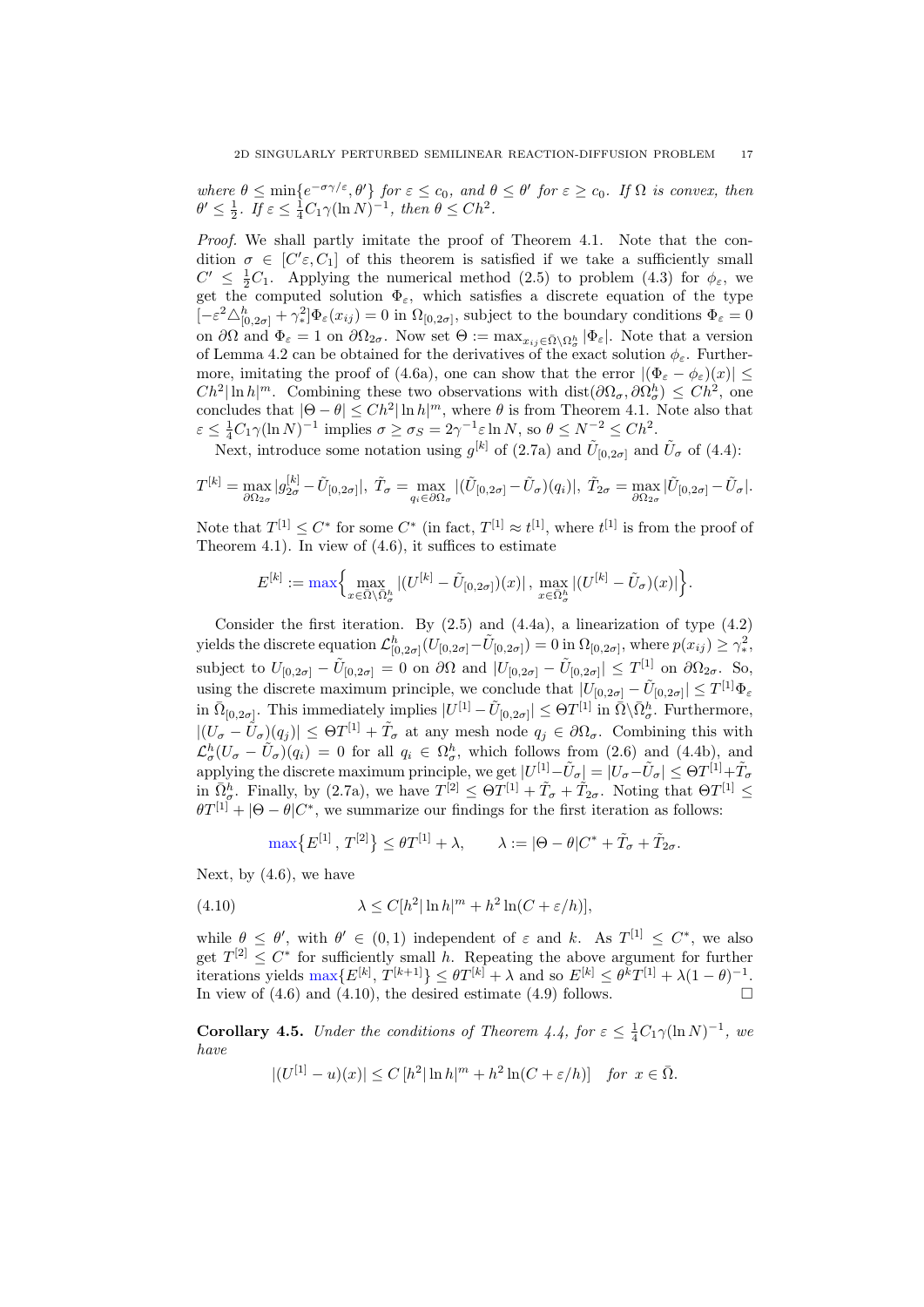4.4. **Stability of the finite difference operator in the boundary-layer subdomain.** In this subsection we establish a stability result for the linearization  $\mathcal{L}_{[0,2\sigma]}^{h}$  of the finite difference operator  $F_{[0,2\sigma]}^{h}$  of (2.5). This result was crucial in the proof of the supra-convergence estimate (4.6a). We start with an auxiliary lemma for a related one-dimensional operator.

**Lemma 4.6.** *Let the function*  $W(r, l_i)$ *, for*  $r \in [0, 2\sigma]$ *,*  $j = 1, \ldots, N_l$ *, satisfy* 

(4.11) 
$$
\mathcal{M}W(r, l_j) := -D_l[\tilde{\zeta}(r, l_j) D_l^{-} W(r, l_j)] + W(r, l_j) = D_l[\mu(r, l_j)],
$$

*subject to periodicity conditions*  $W(r, l_0) = W(r, l_{N_l})$  and  $W(r, l_1) = W(r, l_{N_l+1})$ , *where*  $\tilde{\zeta}(r, l_j) := \zeta(r, l_{j-1/2})$  *and*  $\mu(r, l_1) = \mu(r, l_{N_l+1})$ *. Then we have* 

(4.12) 
$$
|\frac{\partial^m}{\partial r^m}W(r,l_j)| \leq C \sum_{n=0}^m \max_{\substack{r \in [0,2\sigma] \\ l=1,\ldots,N_l}} |\frac{\partial^n}{\partial r^n}\mu(r,l_j)| \text{ for } m=0,1,2.
$$

*Proof.* Differentiating (4.11) in *r*, we get, with the notation  $W_m(r, l_j) := \frac{\partial^m}{\partial r^m} W(r, l_j)$ ,  $\zeta_m(r, l_j) := \frac{\partial^m}{\partial r^m} \tilde{\zeta}(r, l_j)$  and  $\mu_m(r, l_j) := \frac{\partial^m}{\partial r^m} \mu(r, l_j)$ ,

$$
\mathcal{M}W_1(r, l_j) = D_l[\zeta_1(r, l_j)D_l^{-}W(r, l_j) + \mu_1(r, l_j)],
$$

$$
\mathcal{M}W_2(r, l_j) = D_l[\zeta_2(r, l_j)D_l^- W(r, l_j) + 2\zeta_1(r, l_j)D_l^- W_1(r, l_j) + \mu_2(r, l_j)].
$$

Note that  $\tilde{\zeta}(r, l_j) \geq C > 0$ , so problem (4.11) is well posed. Define two discrete  $L_2(0,L)$  norms by  $||y||_h^2 = \sum_{j=1}^{N_l} y_j^2 (l_j - l_{j-1})$  and  $||y||_{h,*}^2 = \sum_{j=1}^{N_l} \frac{1}{2} y_j^2 (l_{j+1} - l_{j-1}).$ Now, applying the method of energy inequalities [22, Chap. II, *§*3.5] to (4.11), one can show that  $||D_l^-W(r,\cdot)||_h + ||W(r,\cdot)||_{h,*} \leq C||\mu(r,\cdot)||_h$ . Furthermore, we get

$$
||D_l^-W_1(r,\cdot)||_h+||W_1(r,\cdot)||_{h,*}\leq C||\zeta_1D_l^-W+\mu_1||_h\leq C(||\mu||_h+||\mu_1||_h)
$$

and a similar estimate for  $W_2$ . Thus we have

$$
||D_l^-W_m(r,\cdot)||_h + ||W_m(r,\cdot)||_{h,*} \le C \sum_{n=0}^m ||\mu_n(r,\cdot)||_h \text{ for } m = 0, 1, 2.
$$

The desired result follows as for all  $r \in [0, 2\sigma]$  we have  $\|\mu_m\|_h \leq C \max_j |\mu_m(r, l_j)|$ and  $\max_j |W_m(r, l_j)| \le C(||D_l^- W_m||_h + ||W_m||_{h,*})$  (the former estimate is a discrete version of a Sobolev imbedding theorem).

The main result of this section is as follows.

**Corollary 4.7.** Let  $\mathcal{L}_{[0,2\sigma]}^h$  be linearization of type (4.2) of the finite difference *operator*  $F_{[0,2\sigma]}^h$  *in (2.5).* Let  $V_{ij}$ *, for*  $i = 1, ..., 2N - 1$ *,*  $j = 1, ..., N_l$ *, satisfy* 

$$
\mathcal{L}_{[0,2\sigma]}^h V_{ij} = \varepsilon^2 \zeta_{ij} D_l[\mu(r_i,l_j)] + \nu_{ij},
$$

*subject to*  $V_{i,0} = V_{i,N_l}$ ,  $V_{i,1} = V_{i,N_l+1}$  *and*  $V_{0,j} = V_{2N,j} = 0$ *, where we also have*  $\mu(r, l_1) = \mu(r, l_{N_l+1})$  *and*  $\nu_{i,0} = \nu_{i,N_l}, \nu_{i,1} = \nu_{i,N_l+1}.$  Then

(4.13) 
$$
\max_{i,j} |V_{ij}| \leq C \Big( \sum_{n=0}^2 \varepsilon^n \max_{\substack{r \in [0,2\sigma] \\ l=1,\ldots,N_l}} |\frac{\partial^n}{\partial r^n} \mu| + \max_{ij} |\nu_{ij}| \Big).
$$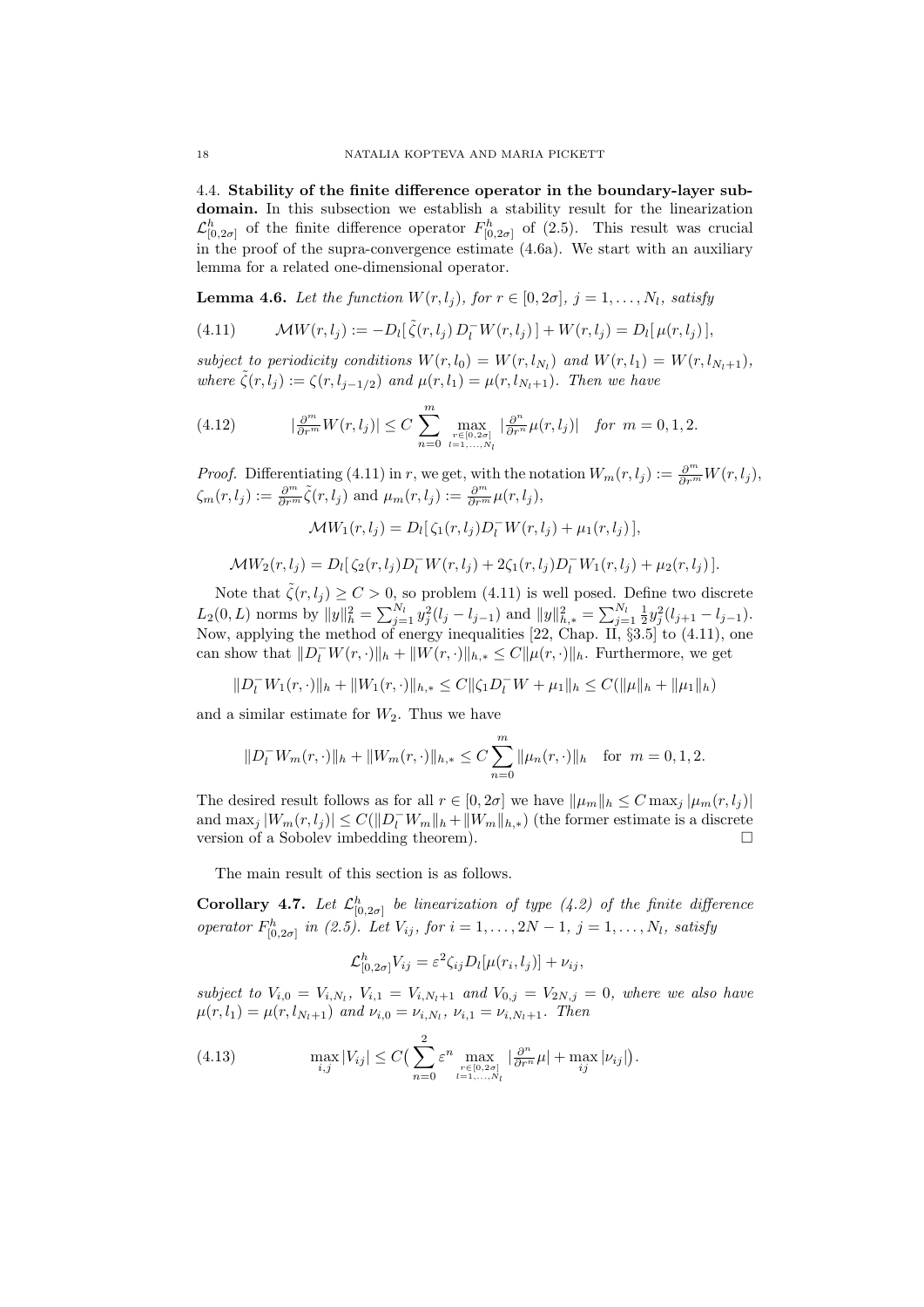*Proof.* A calculation using  $W_{ij} := W(r_i, l_j)$  from Lemma 4.6 shows that

$$
\mathcal{L}_{[0,2\sigma]}^h(V_{ij}-W_{ij})=\nu_{ij}+\varepsilon^2\eta_{ij}^{-1}D_r[\tilde{\eta}_{ij}D_r^-W_{ij}]+(\varepsilon^2-p_{ij})W_{ij}.
$$

This implies that

$$
|\mathcal{L}_{[0,2\sigma]}^h(V_{ij} - W_{ij})| \leq C \bigl( \max_{ij} |\nu_{ij}| + \sum_{n=0}^2 \varepsilon^n \max_{\substack{r \in [0,2\sigma] \\ l=1,\ldots,N_l}} |\frac{\partial^n}{\partial r^n} W| \bigr).
$$

Now,  $|V_{ij}| \leq |V_{ij} - W_{ij}| + |W_{ij}|$ , while, by the discrete maximum principle, we have  $|V_{ij} - W_{ij}|$  ≤ *C* max  $|\mathcal{L}_{[0,2\sigma]}^h(V_{ij} - W_{ij})|$ . Combining this with (4.12), we get the desired estimate  $(4.13)$ .

4.5. **Proof of the lumped-mass finite element error estimate (4.8).** In this subsection, we generalize a maximum norm error estimate for the standard finite element method [23] to its lumped mass version. Note that the energy arguments are not suitable in estimation of the lumped-mass error for singularly perturbed equations of type  $(1.1)$ , as they result in the error constants involving negative powers of the small parameter  $\varepsilon$ .

We use the **notation** of §2.4, and also the space  $\mathring{S}^h := \{ \chi \in S^h, \ \chi = 0 \text{ on } \partial \Omega^h_{\sigma} \},\$ and the forms

$$
a(v, w) := \varepsilon^2 \langle \nabla v, \nabla w \rangle + \langle f(x, v), w \rangle,
$$
  
\n
$$
a_h(v, w) := \varepsilon^2 \langle \nabla v, \nabla w \rangle + \langle f(x, v), w \rangle_h, \quad \langle \varphi, w \rangle_h := \int_{\Omega_{\sigma}^h} (\varphi w)^I,
$$

where  $(\varphi w)^I$  is the standard piecewise linear interpolant of the function  $\varphi w$ . Then the lumped mass solution  $\tilde{U}_{\sigma} \in S^h$  of (4.4b) using the operator  $F_{\sigma}^h$  of (2.6), and the standard finite element solution  $u_h \in S^h$  satisfy  $a_h(\tilde{U}_{\sigma}, \chi) = 0$  and  $a(u_h, \chi) = 0$ for all  $\chi \in \overset{\circ}{S}h$ . We shall also use the form

(4.14) 
$$
\delta_h(v, w) := a(v, w) - a_h(v, w),
$$

and the discrete function  $r_h \in \mathring{S}^h$  such that

(4.15) 
$$
a(u_h + r_h, \chi) - a(u_h, \chi) = \delta_h(u, \chi) \quad \forall \chi \in \mathring{S}^h.
$$

Note that for any  $v, w$  and any nodal basis function function  $\chi_i$ , a calculation yields

(4.16) 
$$
|\delta_h(v,\chi_i)-\delta_h(w,\chi_i)| \leq C \langle 1,\chi_i\rangle \max_{\overline{\Omega}_{\sigma}^h} |v-w|.
$$

Our proof is in **two steps**. First, we shall show that

(4.17) 
$$
|\tilde{U}_{\sigma} - u_h| \leq C \Big( \max_{\bar{\Omega}_{\sigma}^h} |u_h - u| + \max_{\bar{\Omega}_{\sigma}^h} |r_h| \Big).
$$

For all  $\chi \in \mathring{S}^h$  we have  $a_h(\tilde{U}_{\sigma}, \chi) = a(u_h, \chi)$ , so, invoking (4.14) and (4.15), we get  $a_h(u_h + r_h, \chi) - a_h(\tilde{U}_{\sigma}, \chi) = a_h(u_h + r_h, \chi) - a(u_h, \chi) = \delta_h(u, \chi) - \delta_h(u_h + r_h, \chi).$ Next, by (4.16),

$$
|a_h(u_h + r_h, \chi_i) - a_h(\tilde{U}_{\sigma}, \chi_i)| \le \langle 1, \chi_i \rangle \max_{\bar{\Omega}_{\sigma}^h}(|u_h - u| + |r_h|),
$$

which can be rewritten in terms the linearization  $\mathcal{L}^h_{\sigma}$  of  $F^h_{\sigma}$  as

$$
|\mathcal{L}_{\sigma}^{h}(u_{h}+r_{h}-\tilde{U}_{\sigma})|\leq C\max_{\Omega_{\sigma}^{h}}(|u_{h}-u|+|r_{h}|).
$$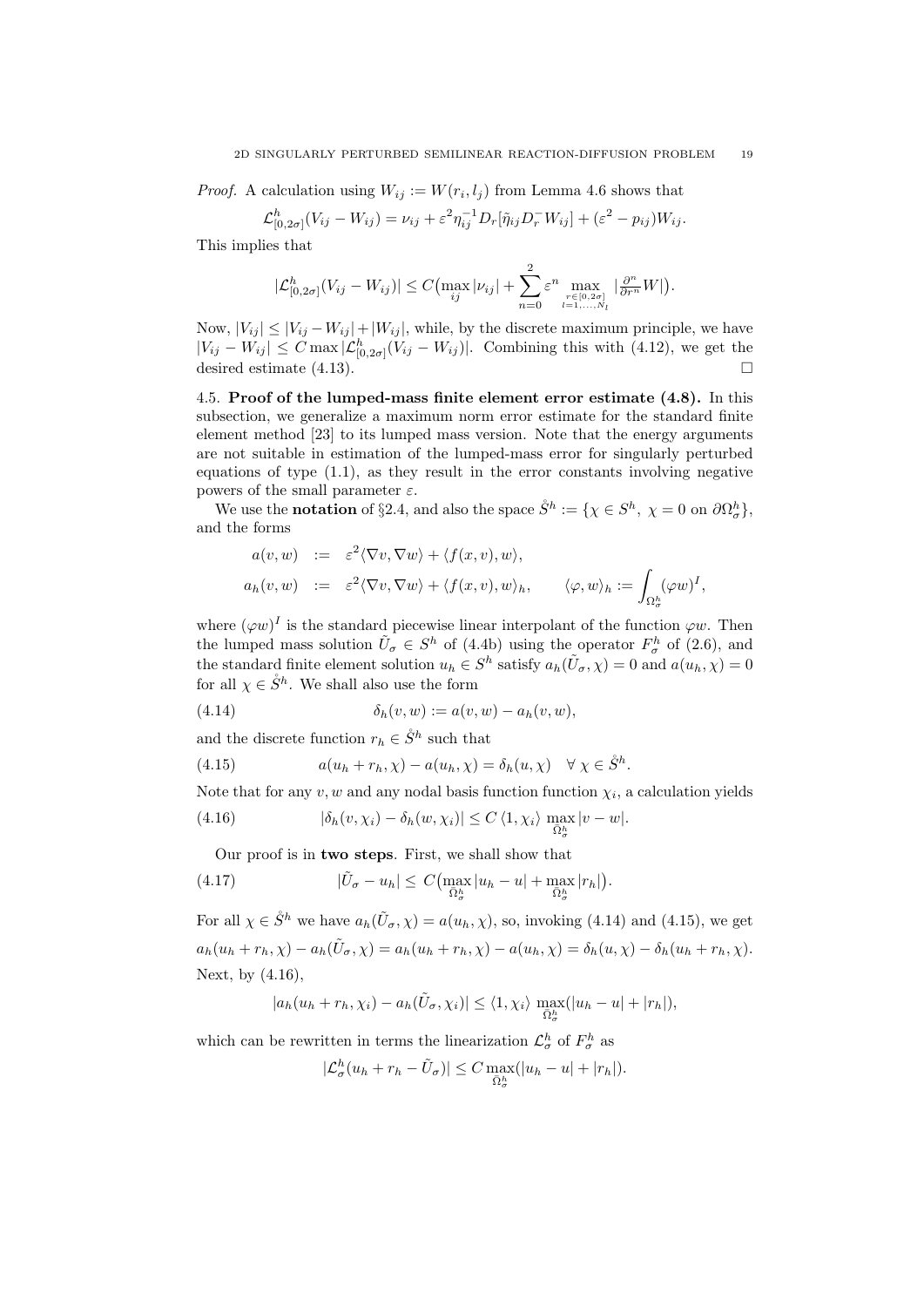Now, by the discrete maximum principle,  $|u_h + r_h - \tilde{U}_{\sigma}| \leq C \max |\mathcal{L}_{\sigma}^h(u_h + r_h - \tilde{U}_{\sigma})|$ , which immediately yields (4.17).

It remains to estimate  $r_h$ . Linearizing (4.15), we get  $A(r_h, \chi) = \delta_h(u, \chi)$  for all  $\chi \in \mathring{S}^h$ , where the symmetric bilinear form  $A(\cdot, \cdot)$  is given by

$$
A(w, \chi) = \varepsilon^2 \langle \nabla w, \nabla \chi \rangle + (pw, \chi), \qquad p(x) := \int_0^1 f_u(x, u_h + sr_h) \, ds.
$$

Consider an arbitrary point  $x_* \in \tau_*$ , where  $\tau_*$  is some triangle of our triangulation in  $\Omega^h_{\sigma}$ . Then, imitating the proof of [23, Theorem 6.1] we first use an inverse inequality and then the dual argument to get

(4.18) 
$$
|r_h(x_*)| \leq Ch^{-1} \|r_h\|_{L_2(\tau_*)} = Ch^{-1} \sup_{\phi \in C_0^{\infty}(\tau_*), \ \|\phi\|_{L_2(\tau_*)} = 1} \langle r_h, \phi \rangle.
$$

For any such  $\phi$ , we introduce  $v_h \in \mathring{S}^h$  such that  $A(v_h, \chi) = \langle \phi, \chi \rangle$  for all  $\chi \in \mathring{S}^h$ . The solution *v* of the corresponding continuous problem will be employed as well. Then

(4.19) 
$$
h^{-1} \langle r_h, \phi \rangle = h^{-1} A(r_h, v_h) = h^{-1} \delta_h(u, v_h)
$$

Note that an inspection of the analysis of [23, *§*6] yields

$$
(4.20) \quad h^{-1} \|v_h\|_{L_1(\Omega^h_\sigma)} \leq C, \qquad h^{-1} \|\nabla v_h\|_{L_1(\Omega^h_\sigma)} \leq C\varepsilon^{-1} (1+h/\varepsilon) \ln(C+\varepsilon/h).
$$

Indeed, the first bound in  $(4.20)$  follows from [23,  $(6.21)$ ]. The second bound in  $(4.20)$  is obtained as follows. First, note that [23,  $(6.17)$ ] yields  $\|\nabla(v-v_h)\|_{L_1(\Omega^h_{\sigma})} \leq$  $C(h/\varepsilon)^2 \ln(C + \varepsilon/h)$ . Then  $\|\nabla v\|_{L_1(\Omega^h_{\sigma})} \le (h/\varepsilon) \ln(C + \varepsilon/h)$  is obtained employing  $[23, (2.7), (6.8)]$  by imitating the estimation in  $[23, (6.12), (6.13)]$ . Combining these observations with  $\varepsilon \geq Ch$ , we get (4.20).

Now we are ready to estimate the right-hand side in (4.19). In view of (4.14), setting  $\Psi(x) := f(x, u(x))$ , we get

$$
|\delta_h(u, v_h)| = |\langle \Psi, v_h \rangle - \langle \Psi, v_h \rangle_h| \leq C(||\Psi||_{C^2} ||v_h||_{L_1} + ||\Psi||_{C^1} ||\nabla v_h||_{L_1}) \cdot h^2,
$$

where we used a version of [29, Lemma 3.1]. Combining this with  $(4.20)$  immediately yields

$$
h^{-1}|\delta_h(u,v_h)| \le C \mathcal{E}_{1,m} h^2 \ln(C + \varepsilon/h),
$$

where the quantity  $\mathcal{E}_{1,m}$  is defined in (4.8b). In view of (4.18), (4.19), we now arrive at  $|r_h(x_*)| \leq C \mathcal{E}_{1,m} h^2 \ln(C + \varepsilon/h)$  for all  $x^* \in \bar{\Omega}_{\sigma}^h$ . Combining this with (4.17) and noting that [23, Theorems 6.1 and 12.1]) imply  $|u_h - u| \le Ch^2 \ln(C + \varepsilon/h) ||u||_{C^2(\bar{\Omega}_{\sigma}^h)},$ we get the desired lumped-mass finite element error estimate (4.8).

### 5. Numerical results

Our model problem (see [8]) is posed in the domain  $\Omega$  shown on Figure 2, whose *boundary*  $\partial\Omega$  is parameterized by  $x_1 = \varphi(l) := R \cos \theta$  and  $x_2 = \psi(l) := R \sin \theta$ , where  $l \in [0, 2\pi]$ ,

$$
R = R(l) = 0.4 + 0.5 \cos^2 l, \qquad \theta = \theta(l) = l + e^{(l-5)/2} \sin(l/2) \sin l.
$$

In this domain, we consider (1.1) with

(5.1) 
$$
b(x, u) = (u - z(x))u(u + z(x)), \qquad z(x) = x_1^2 + x_1 + 1.
$$

Thus  $\pm z(x)$  are two stable solutions and 0 is an unstable solution of the corresponding reduced problem. The boundary condition  $g_0(x) = (x_1 - x_1^2)/3$  satisfies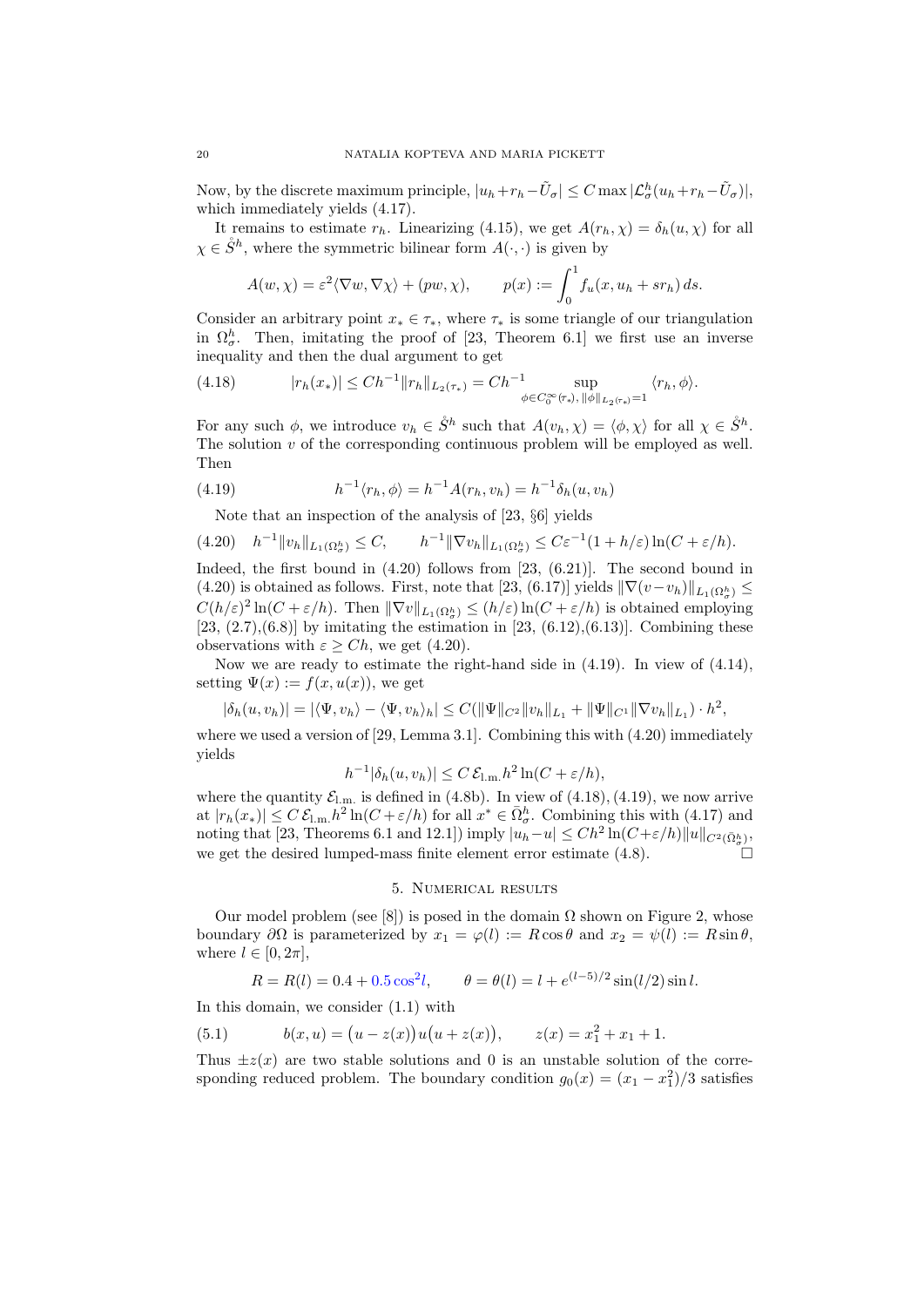|                                                            |     | Shishkin mesh |                                                                         |            |            | Bakhyalov mesh                                                          |            |  |
|------------------------------------------------------------|-----|---------------|-------------------------------------------------------------------------|------------|------------|-------------------------------------------------------------------------|------------|--|
|                                                            | N   |               | $\varepsilon = 10^{-2}$ $\varepsilon = 10^{-4}$ $\varepsilon = 10^{-8}$ |            |            | $\varepsilon = 10^{-2}$ $\varepsilon = 10^{-4}$ $\varepsilon = 10^{-8}$ |            |  |
| $\left U^{\left[1\right]} \!\!-\! U_{\mathrm{ref}}\right $ | 32  | 4.344e-3      | $6.849e-3$                                                              | $6.900e-3$ | $3.390e-3$ | 1.171e-3                                                                | $1.172e-3$ |  |
|                                                            | 64  | 7.903e-4      | $1.191e-3$                                                              | $1.201e-3$ | $9.683e-4$ | $3.004e-4$                                                              | $2.999e-4$ |  |
|                                                            | 128 | 2.825e-4      | $2.065e-4$                                                              | $2.131e-4$ | 2.827e-4   | 7.658e-5                                                                | 7.644e-5   |  |
| $\vert u - U_{\rm ref} \vert$                              | 32  | 2.248e-2      | $2.273e-2$                                                              | 2.274e-2   | 3.658e-3   | 3.841e-3                                                                | 3.843e-3   |  |
|                                                            | 64  | 8.959e-3      | $9.039e-3$                                                              | $9.039e-3$ | $9.156e-4$ | $9.532e-4$                                                              | $9.536e-4$ |  |
|                                                            | 128 | $3.215e-3$    | $3.232e-3$                                                              | $3.232e-3$ | 2.311e-4   | 2.387e-4                                                                | 2.388e-4   |  |

TABLE 1. Errors  $\max_{\bar{\Omega}} |U^{[1]} - U_{\text{ref}}|$  and maximum nodal errors  $|u - U_{\text{ref}}|$ 

TABLE 2. Case of  $\varepsilon = 0.1$ : number of iterations *k*, value of  $\max_{x_{ij}\in\partial\Omega_{2\sigma}} |(g_{2\sigma}^{[k+1]} - g_{2\sigma}^{[k]})(x_{ij})|$  triggering the stopping criterion, errors  $\max_{\bar{\Omega}} |U^{[k]} - U_{\text{ref}}|$  and maximum nodal errors  $|u - U_{\text{ref}}|$ 

|                                             | Shishkin & Bakhvalov meshes, $\varepsilon = 0.1$ |                             |          |  |  |  |
|---------------------------------------------|--------------------------------------------------|-----------------------------|----------|--|--|--|
|                                             |                                                  | $N = 32$ $N = 64$ $N = 128$ |          |  |  |  |
| k                                           | 13                                               | -16                         | 19       |  |  |  |
| $ g_{2\sigma}^{[k+1]} - g_{2\sigma}^{[k]} $ | $9.480e-4$                                       | $2.360e-4$                  | 5.824e-5 |  |  |  |
| $ U^{[k]} - U_{\text{ref}} $                | $1.094e-2$                                       | 2.859e-3                    | 8.336e-4 |  |  |  |
| $ u-U_{\text{ref}} $                        | 9.684e-3                                         | 2.656e-3                    | 7.489e-4 |  |  |  |

 $(1.5b)$  for both  $\pm z$ ; see Figure 1. We present numerical results only for the solution *u* near *z*; see Figure 1 (left); the results for the solution near  $-z$  are similar.

This model problem was solved by the discrete discrete Schwarz method (2.5),  $(2.6), (2.7)$  with  $g_{2\sigma}^{[1]}|_{(r=2\sigma,l)} := g_0|_{(r=0,l)}$ . In the boundary-layer subdomain  $\Omega_{[0,2\sigma]}$ , we used the Shishkin and Bakhvalov meshes  $\{r_i\}$  of  $\S 2.2(a)$ , (b) with  $\gamma := 0.8\gamma_0$ , where  $\gamma_0 = 3\sqrt{2}/4$  (see Remark 2.2), and  $C_1 := 0.2$ ,  $\sigma_S := \min\{2\gamma^{-1}\varepsilon \ln(N/2), \frac{1}{2}C_1\}$ ,  $\rho := 2\varepsilon$  (see Remark 2.1). The mesh  $\{l_j\}$ , with  $N_l := 4N$ , was chosen so that the arc-length between any two consecutive boundary mesh nodes was (almost) constant. In the interior subdomain  $\Omega_{\sigma}$ , we required the diameter of quasiuniform Delaunay triangulations to not exceed  $N^{-1}$ . In (2.5), we set  $\tilde{\zeta}_{ij} := 2/[\zeta_{i,j-1}^{-1} + \zeta_{ij}^{-1}]$ which is  $\zeta(r_i, l_{j-1/2}) + O(h^2)$  (so all our theoretical results remain valid for this modification). The discrete nonlinear problems (2.5) and (2.6) were solved by Newton's method.

In Tables 1 and 2, we compare the *k*th-interation Schwarz approximation *U* [*k*] with the reference computed solution  $U_{\text{ref}}$  obtained using the numerical method  $[8]$  on the mesh that coincides with the triangulation for the corresponding  $U^{[k]}$ in  $\overline{\Omega}_{\sigma}$  and the matching-tensor product mesh  $\{(r_i, \tilde{l}_j), i = 0, \ldots, N, j = 0, \ldots, \tilde{N}_l\}$ in  $\overline{\Omega}_{[0,\sigma]}$ . Note that for  $\varepsilon \leq Ch$ , the error  $U_{\text{ref}} - u$  of this method was shown to be  $O(h^2 |\ln h|^m)$  in the discrete maximum norm [8]. In both tables, we also give the maximum nodal values of the errors  $U_{\text{ref}} - u$  computed as described in [11, §4]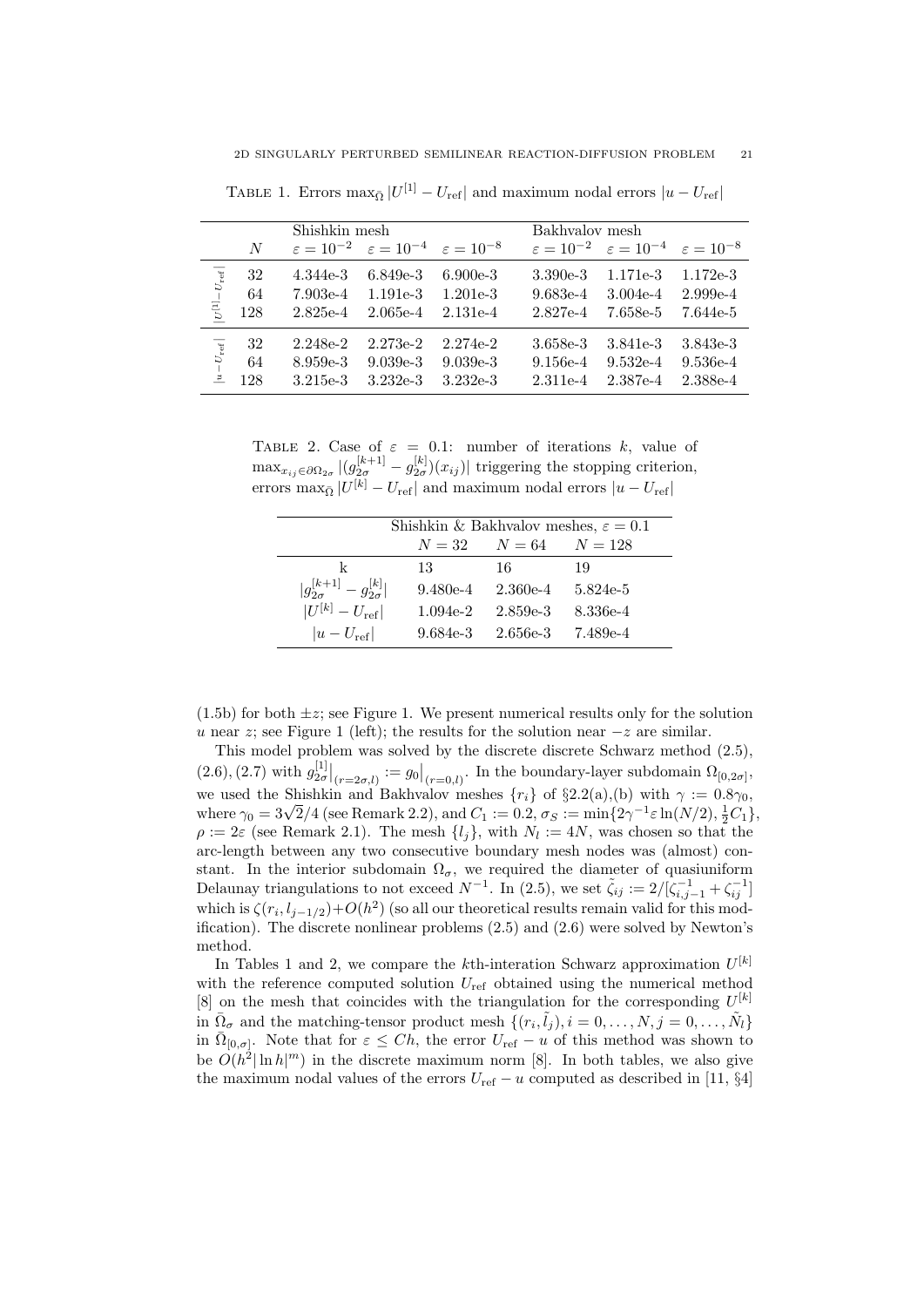(by employing an auxiliary computed solution obtained after bisecting the tensorproduct mesh in  $\Omega_{[0,\sigma]}$  in both directions and dividing each triangle of the Delaunay triangulation in  $\Omega_{\sigma}$  into four triangles of the same shape).

Table 1 describes errors of the first-interation approximation  $U^{[1]}$  for  $\varepsilon \leq 10^{-2}$ , and thus illustrates Theorem 3.9 and Corollary 4.5. We observe that the maximum  $\text{errors } |U^{[1]} - U_{\text{ref}}|$  are close to or much smaller than the maximum errors  $|u - U_{\text{ref}}|$ .

In Table 2, we focus on  $\varepsilon = 0.1$ . As for our domain  $\Omega$ , the sub-domain  $\Omega_{[0, C_1]}$ is well-defined for a relatively small  $C_1 = 0.2$ , the condition  $\varepsilon \leq \frac{1}{4}C_1\gamma(\ln N)^{-1}$ of Corollary 4.5 is violated (note that in this case  $\sigma = \frac{1}{2}C_1$  and the Bakhvalov mesh coincides with the Shishkin mesh). So, in view of Theorem 4.4, a number of iterations is required for our method to produce an accurate computed solution. We used the stopping criterion  $\max_{x_{ij}\in\partial\Omega_{2\sigma}}|(g_{2\sigma}^{[k+1]}-g_{2\sigma}^{[k]})(x_{ij})|\leq N^{-2}$ . We again note that the maximum errors  $|U^{[k]} - U_{\text{ref}}|$  are close to the maximum errors  $|u - U_{\text{ref}}|$ .

In summary, the above numerical results agree with the theoretical conclusions of Theorems 3.9, 4.4 and Corollary 4.5.

# Appendix A. Proof of Lemma 4.2

*Proof.* We decompose the solution *u* into a regular component *v* and a boundarylayer function *w* as follows. By imitating the argument of  $[4, \S2]$ , where a linear equation of type (1.1a) was considered in a rectangular domain, one can smoothly extend the function *f* into some extended domain  $\Omega^* \times \mathbb{R}$  such that  $\Omega \subset \Omega^*$  and  $dist(\partial\Omega, \partial\Omega^*) > 1$ . Then one can show that there exists a regular function *v* such that  $F v = 0$  in  $\Omega^*$ , with  $\left| \frac{\partial^{j+m}}{\partial x^j \partial x^j} \right|$  $\frac{\partial^{j+m}}{\partial x_1^j \partial x_2^m} v \leq C[1 + \varepsilon^{4-(j+m)}]$  and  $\left| \frac{\partial^{j+m}}{\partial x_1^j \partial x_2^m} \right|$  $\frac{\partial^{j+m}}{\partial x_1^j \partial x_2^m}$   $(v-z)$  | ≤  $C[\varepsilon^2 + \varepsilon^{4-(j+m)}]$  in  $\overline{\Omega}$  for  $j, m = 0, \ldots, 4$ .

Thus it remains to prove our assertions  $(4.5a)$  and  $(4.5b)$  with  $u - z$  and  $u$ , respectively, replaced by  $w := u - v$ . The standard linearization yields  $\mathcal{L}w =$  $-\varepsilon^2 \Delta w + p(x)w = 0$  in  $\Omega$ , with  $p(x) = \int_0^1 f_u(x, v + sw) ds$ , while  $w = g_w := g_0 - v$ on  $\partial\Omega$ , so  $g_w$  is a sufficiently smooth regular function.

Consider the barrier function  $B_0(x) := \omega(x)e^{-\gamma r/\varepsilon} + C' \varepsilon^4$ , where  $\omega$  is the cut-off function from §2.1, and *C'* is a sufficiently large constant. We claim that  $\mathcal{L}B_0 \geq 0$ in  $\Omega$ . Indeed, in  $\Omega_{2C_1}$ , where  $\omega = 0$ , this follows from  $\mathcal{L}[\varepsilon^4] \ge p(x)\varepsilon^4 \ge \gamma^2 \varepsilon^4$ . Next, in  $\Omega_{[0,C_1]}$ , where  $\omega = 1$ , using (2.3), we get  $\mathcal{L}[e^{-\gamma r/\varepsilon}] \geq [-\gamma^2 - \varepsilon \gamma C'' + p(x)]e^{-\gamma r/\varepsilon}$ (with  $C'' = \max_{x \in \bar{\Omega}_{[0, C_1]}} |\eta^{-1} \frac{\partial}{\partial r} \eta|$ ). So for  $\varepsilon \le c_0 := \min(\gamma_*^2 - \gamma^2)/(\gamma C'')$ , where  $\gamma_* := \min_{x \in \overline{\Omega}} \sqrt{p(x)}$ , we have  $\mathcal{L}[e^{-\gamma r/\varepsilon}] \geq 0$  and hence again  $\mathcal{L}B_0 \geq 0$ . (Note that for  $\varepsilon \geq c_0$ , problem (1.1) is not singularly perturbed so the desired bounds (4.5) follow from the Schauder-type estimates.) Finally, in  $\Omega_{[C_1,2C_1]}$ , where  $0 < \omega < 1$ , one has  $r > C_1$  and therefore  $|\mathcal{L}[e^{-\gamma r/\varepsilon}]| \leq Ce^{-\gamma C_1/\varepsilon} \leq C'\gamma^2 \varepsilon^4$ . So we get  $\mathcal{L}B_0 \geq 0$ in  $\Omega_{[C_1, 2C_1]}$  and thus in the entire domain  $\Omega$ .

Now an application of the maximum/comparison principle yields  $|w| \leq CB_0(x)$ so we get (4.5a) and (4.5b) for  $j = m = 0$ . To estimate the derivatives of *w*, note that the stretching transformation  $\hat{x} = x/\varepsilon$  maps any domain  $\Omega_a$  into the domain  $\hat{\Omega}_a$  and, using the notation  $\hat{w}(\hat{x}) = w(x)$  and  $\hat{p}(\hat{x}) = p(x)$ , we get  $\Delta \hat{w} = \hat{p}\hat{w}$ . Next, using the interior Schauder-type estimates [13, p. 110, (1.12)] for any interior subdomain  $\hat{\Omega}_a$  with  $a \in [\varepsilon, C_1]$  and dist $(\partial \hat{\Omega}_{a-\varepsilon}, \partial \hat{\Omega}_a) = 1$ , and then rewriting the result in the original variables  $x = (x_1, x_2)$ , we get  $\max_{\overline{\Omega}_a} |\frac{\partial^{j+m}}{\partial x_i \partial x_i}|$  $\frac{\partial^{j+m}}{\partial x_1^j \partial x_2^m}$ *w*| ≤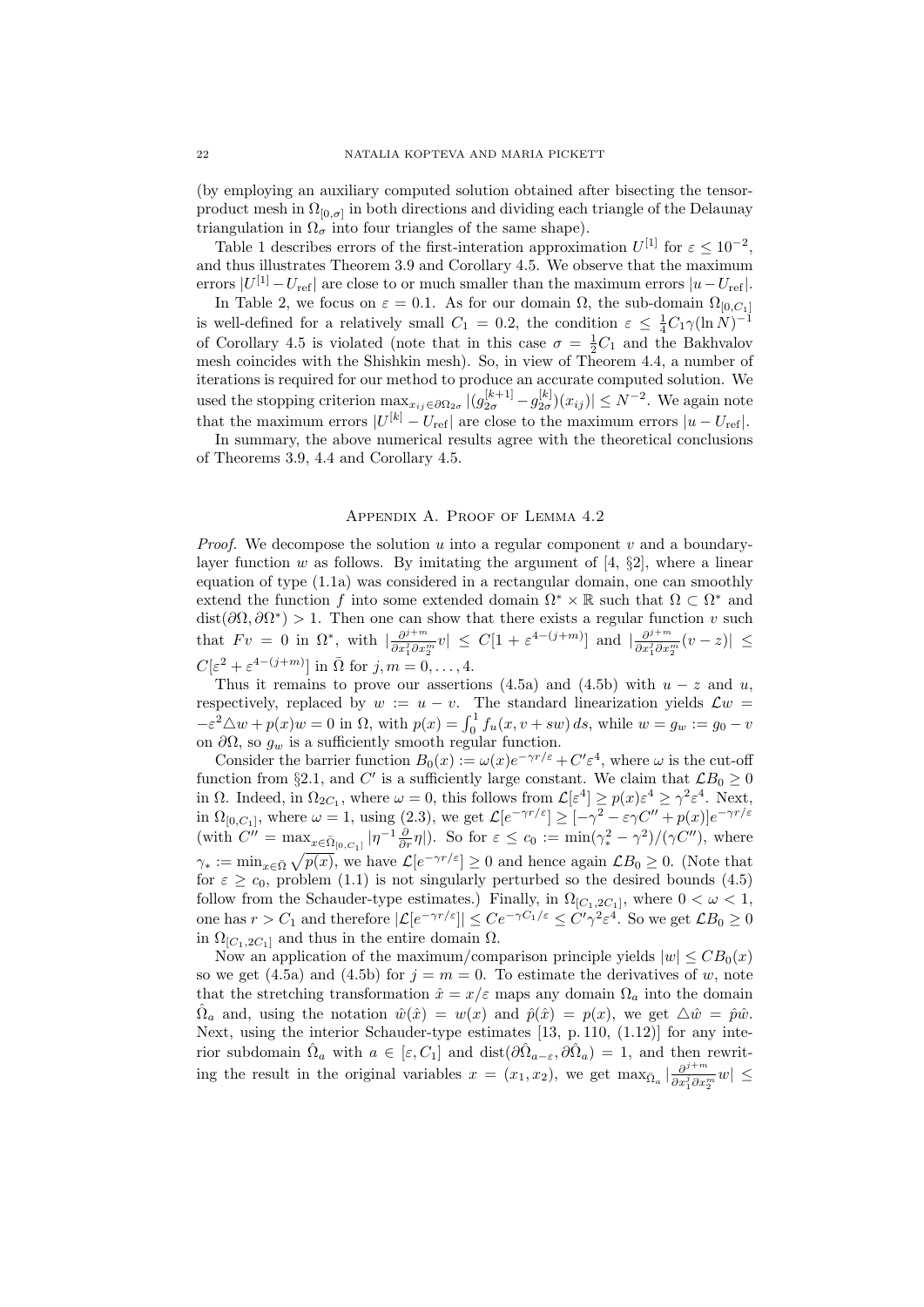$$
C\varepsilon^{-(j+m)} \max_{\bar{\Omega}_{a-\varepsilon}} |B_0|. \text{ This implies that}
$$
  
(A.1) 
$$
|\frac{\partial^{j+m}}{\partial x_1^j \partial x_2^m} w| \le C\varepsilon^{-(j+m)} [e^{-\gamma a/\varepsilon} + \varepsilon^4] \text{ for } x \in \bar{\Omega}_a, j, m = 0, ..., 4,
$$

where  $a \in [\varepsilon, C_1]$ . For  $a \in [0, \varepsilon]$ , bound  $(A.1)$  is obtained in a similar way, but using the global Schauder-type estimates [13, p. 110, (1.12)] in the domain  $\Omega$ . So we have  $(A.1)$  for all  $a \in [0, C_1]$ . This immediately yields  $(4.5a)$ . Furthermore, restricting (A.1) to  $x \in \partial\Omega_a$  and then setting  $a := r$  yields (4.5b) for  $m = 0$ .

It remains to prove  $(4.5b)$  for  $m = 1, \ldots, 4$ . To do this, we first need to show that  $|\frac{\partial^m}{\partial l^m}p| \leq C$  in  $\Omega_{[0,C_1]}$ . As the definition of *p* involves the regular function *v* and the boundary-layer function  $w = u - v$ , it suffices to show that  $|\frac{\partial^m}{\partial l^m} u| \leq C$  in  $\Omega_{[0, C_1]}$ , which is the rectangle  $[0, C_1] \times [0, L]$  in the variables  $(r, l)$ . Note that, by (1.1b) and (4.5a), we have  $|\frac{\partial^m}{\partial l^m}u| \leq C$  on  $\partial\Omega \cup \partial\Omega_{C_1}$ . Now, differentiating equation (1.1a) in *l*, and then using (2.3) and the crude estimate  $\frac{\partial^{j+m}}{\partial q^j}$  $\frac{\partial^{j+m}}{\partial x_1^j \partial x_2^m} u \leq C \varepsilon^{-(j+m)}$ to deal with the term  $\Upsilon := \frac{\partial}{\partial l}(\Delta u) - \Delta(\frac{\partial}{\partial l}u)$ , one gets  $|[-\varepsilon^2 \Delta + f_u(x, u)]\frac{\partial}{\partial l}u|$  $|\varepsilon^2 \Upsilon - \nabla_x f(x, u) \cdot \frac{\partial x}{\partial l}| \leq C$ . So applying the maximum/comparison principle, we conclude that  $|\frac{\partial}{\partial l}u| \leq C$  and hence  $|\frac{\partial}{\partial l}p| \leq C$ . In a similar manner, differentiating equation (1.1a) *m* times in *l* and applying the maximum/comparison principle to estimate  $\frac{\partial^m}{\partial l^m} u$ , one can show that indeed  $|\frac{\partial^m}{\partial l^m} p| \leq C$  in  $\Omega_{[0, C_1]}$  for  $m = 1, \ldots, 4$ .

We are now ready to establish (4.5b) for  $m > 0$ . Each of  $\frac{\partial^{m}}{\partial l^{m}} w$ , for  $m = 1, ..., 4$ , will be estimated using the barrier function  $B_m(x) := e^{-r\gamma/\varepsilon} + C' \varepsilon^{4-m}$ . Imitating the argument that was used to estimate  $\mathcal{L}B_0$ , one can show that  $\mathcal{L}B_m \geq CB_m$ . Note also that, by (A.1) with  $a := C_1$ , we have  $\left|\frac{\partial^m}{\partial l^m} w\right| \leq C B_m$  on  $\partial\Omega \cup \partial\Omega_{C_1}$ . For  $m = 1$ , a calculation shows that  $|\mathcal{L}(\frac{\partial}{\partial l}w)| \leq CB_0 \leq CB_1$ , so an application of the maximum/coparison principle yields  $|\frac{\partial}{\partial l}w| \leq CB_1$  in  $\overline{\Omega}_{[0,C_1]}$ . Furthermore, imitating the argument that was used to prove  $(A.1)$ , one gets  $\frac{\partial^{j+m}}{\partial a^{j}}$  $\frac{\partial^{j+m}}{\partial x_1^j \partial x_2^m}$  $(\frac{\partial}{\partial l}w)$ | ≤  $C\varepsilon^{-(j+m)}[e^{-\gamma a/\varepsilon} + \varepsilon^3]$ , which implies (4.5b) for  $m = 1$ . For  $m = 2, 3, 4$ , estimate  $(4.5b)$  is obtained similarly.

#### **REFERENCES**

- [1] V. B. Andreev and N. Kopteva, *Pointwise approximation of corner singularities for a singularly perturbed reaction-diffusion equation in an L-shaped domain*, Math. Comp., 77 (2008), 2125–2139.
- [2] N. S. Bakhvalov, On the optimization of methods for solving boundary value problems with boundary layers, Zh. Vychisl. Mat. Mat. Fis., 9 (1969), 841–859 (in Russian).
- [3] I. A. Blatov, *Galerkin finite element method for elliptic quasilinear singularly perturbed boundary problems. I*, (Russian) Differ. Uravn., 28 (1992), 1168–1177; translation in Differ. Equ., 28 (1992), 931–940.
- [4] C. Clavero, J. L. Gracia and E. O'Riordan, *A parameter robust numerical method for a two dimensional reaction-diffusion problem*, Math. Comp., 74 (2005), 1743–1758.
- [5] P. C. Fife, *Semilinear elliptic boundary value problems with small parameters*, Arch. Rational Mech. Anal., 52 (1973), 205–232.
- [6] B. Heinrich and K. Pönitz, *Nitsche type mortaring for singularly perturbed reaction-diffusion problems*, Computing, 75 (2005), 257–279.
- [7] R. B. Kellogg and N. Kopteva, *A singularly perturbed semilinear reaction-diffusion problem in a polygonal domain*, J. Differential Equations, 248 (2010), 184-208.
- [8] N. Kopteva, *Maximum norm error analysis of a 2d singularly perturbed semilinear reactiondiffusion problem*, Math. Comp., 76 (2007), 631–646.
- [9] N. Kopteva, N. Madden and M. Stynes, *Grid equidistribution for reaction-diffusion problems in one dimension*, Numer. Algorithms, 40 (2005), 305–322.